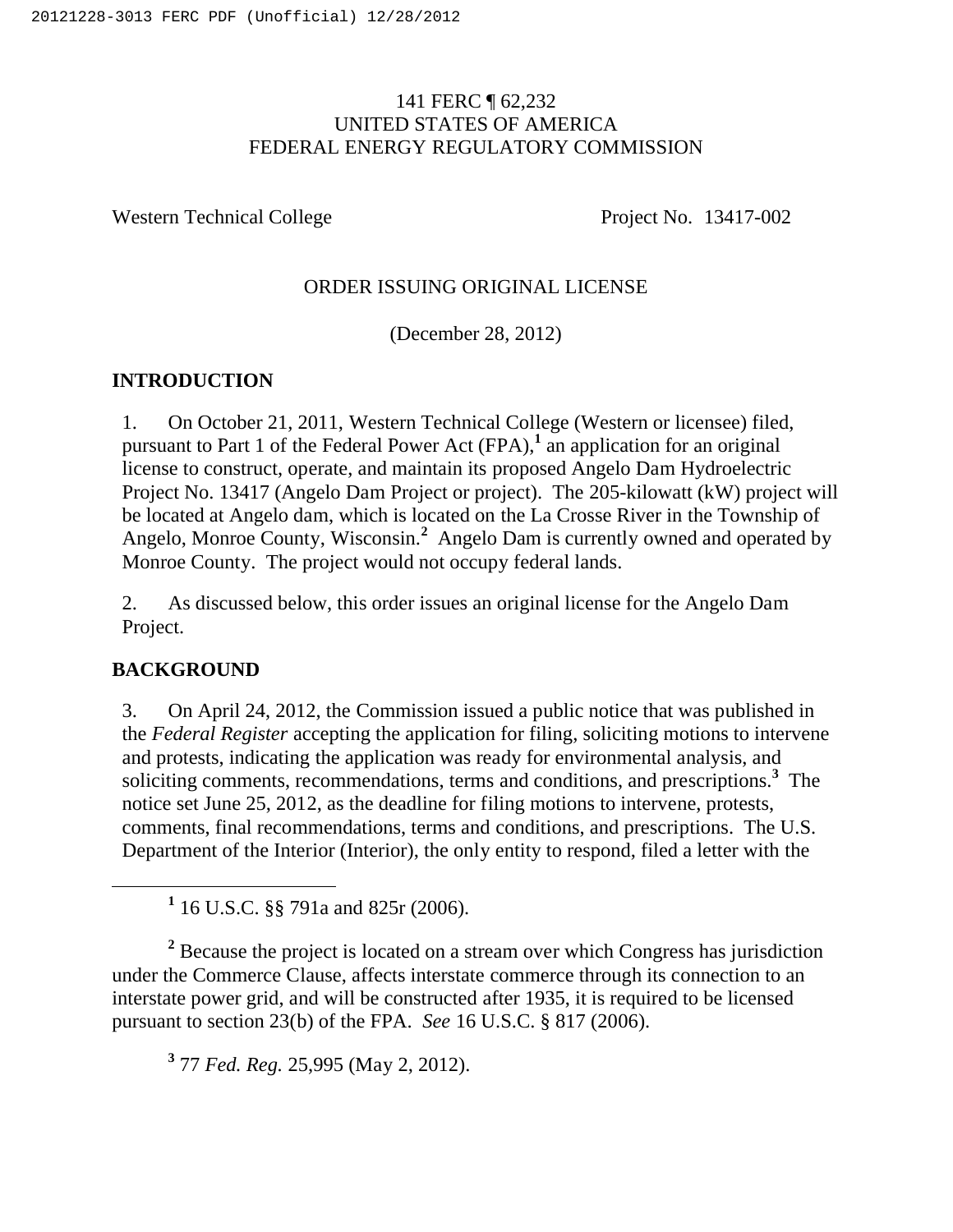Project No. 13417-002 - 2 -

Commission on June 20, 2012, stating that it had no comments. No motions to intervene or protests were filed.

4. An Environmental Assessment (EA) on the application was prepared by Commission staff and issued on August 22, 2012. Interior and the Wisconsin Department of Natural Resources (Wisconsin DNR) filed comments on the EA.

5. The comments, recommendations, and prescriptions have been fully considered in determining whether, and under what conditions, to issue this license.

## **PROJECT DESCRIPTION**

### **A. Existing Facilities and Operation**

6. Angelo Dam consists of an earthen embankment with a maximum height of 14 feet and a spillway with a short, non-overflow section. The dam has a total length of 615.5 feet. The spillway and non-overflow sections are constructed of reinforced concrete and have a total length of 91.5 feet. The spillway is 72.42 feet long and 9.6 feet high from the foundation level to its crest. It contains four, 13.5-foot-wide by 11.4 foot-high bays each with 13.5-foot-wide by 6.9-foot-high steel tainter gates. The nonoverflow section is 19.08 feet long, 20 feet high, and 19.7 feet wide.

7. The reservoir, referred to locally as Angelo Pond, has a surface area of 52 acres at the normal reservoir surface elevation of 793.0 feet above mean sea level (msl) (i.e., the elevation of the top of the tainter gates). The maximum storage capacity of the reservoir is 450 acre-feet at the maximum reservoir surface elevation of 795.0 feet msl (i.e., the elevation of the crest of the dam).

8. Monroe County operates the project in run-of river mode, and there is currently no hydroelectric generation at the dam. When the reservoir exceeds elevation 793.0 feet msl (top of the tainter gates), excess water spills over the top of the gates. As the reservoir reaches the maximum operating elevation of 793.4 feet msl, Monroe County personnel manually raise the gates to allow excess water to flow through the tainter gates.

## **B. Proposed Project Facilities and Operation**

9. In addition to the existing dam and reservoir, the proposed project will consist of the following new structures: (1) a 22.84-foot-long by 16.08-foot-wide trashrack with 2-inch clear bar spacing installed at the intake in the non-overflow section; (2) a 20-foot by 20-foot by 20-foot reinforced concrete box forebay; (3) a 26-foot-long by 24.5-footwide by 40-foot-high powerhouse located at the right abutment of the dam containing a 205-kW vertical, double-regulated Kaplan turbine; (4) a 30-foot-long, 480-volt overhead transmission line connecting the powerhouse generator to a step-up transformer located on a pole which is part of Northern States Power's 2.7-kilovolt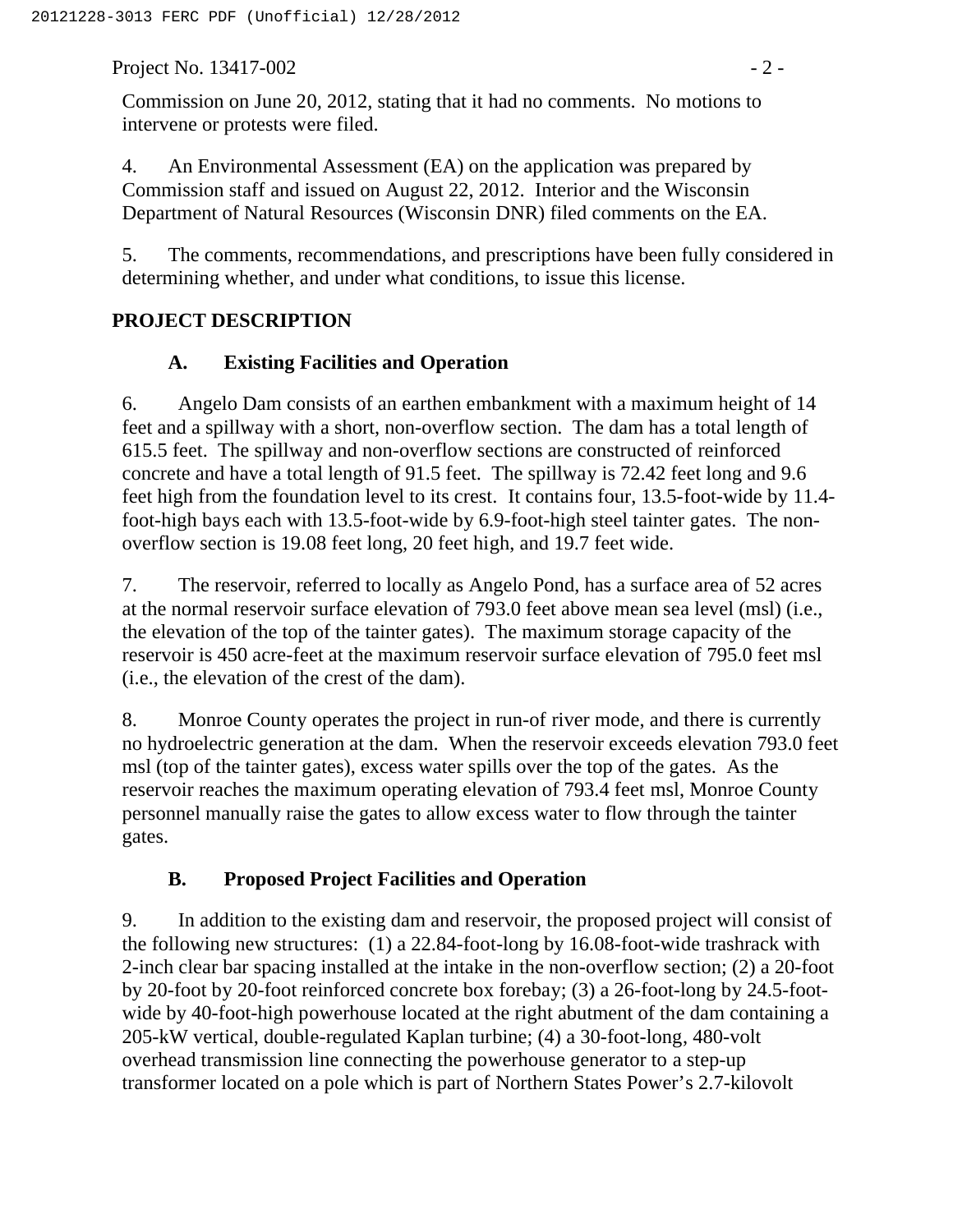Project No. 13417-002 - 3

distribution line; and (5) appurtenant facilities. The estimated annual project generation will be about 950 megawatt-hours (MWh).

10. Western proposes to operate the project in a run-of-river mode, defined as minimizing fluctuation of the reservoir surface elevation to between 792.6 to 793.6 feet msl, so that at any point in time the sum of all project outflows approximates the sum of all project inflows. Although Western proposes a 1-foot reservoir operating range, Western states that it will attempt to hold the reservoir's surface elevation between 793.0 and 793.6 feet msl (0.6-foot operating range).

11. The existing spillway gates will be automated, and Western will install a head pond elevation gage within the reservoir. Western will also install and use a Supervisory Control and Data Acquisition (SCADA) system that will monitor and control the project's operations from a remote location.

12. The water used for project generation will flow through the project's trashracks into a new opening constructed in the dam. The water will then continue through an existing penstock to a new forebay, and then into the powerhouse. The flow out of the powerhouse will discharge into an existing pool located immediately downstream of the dam. Flows that exceed the project's maximum hydraulic capacity of 168 cubic feet per second (cfs) will pass over the dam spillway tainter gates and when flows cause the reservoir elevation to exceed the maximum operating elevation of 793.6 feet msl, the gates are opened to allow water to flow through the open tainter gates.

## **C. Project Boundary**

13. The project boundary encloses 79.38 acres of land and includes the reservoir and all of the project facilities as described in paragraph 9 above. No federal or tribal lands are enclosed within the project boundary.

## **D. Proposed Environmental Measures**

14. In addition to the proposed project facilities and operations described above, Western proposes to: (1) develop and implement an erosion and sediment control plan that includes best management practices (BMP), such as installing a temporary inflatable cofferdam, and placing hay bales and siltation fabric at locations where sediment-laden runoff could otherwise enter project waters, or adjacent non-project lands; and (2) implement the statewide programmatic agreement (PA), executed on December 16, 1993, and a historic properties management plan (HPMP) for the project, filed on October 21, 2011, and amended by letter filed on June 14, 2012.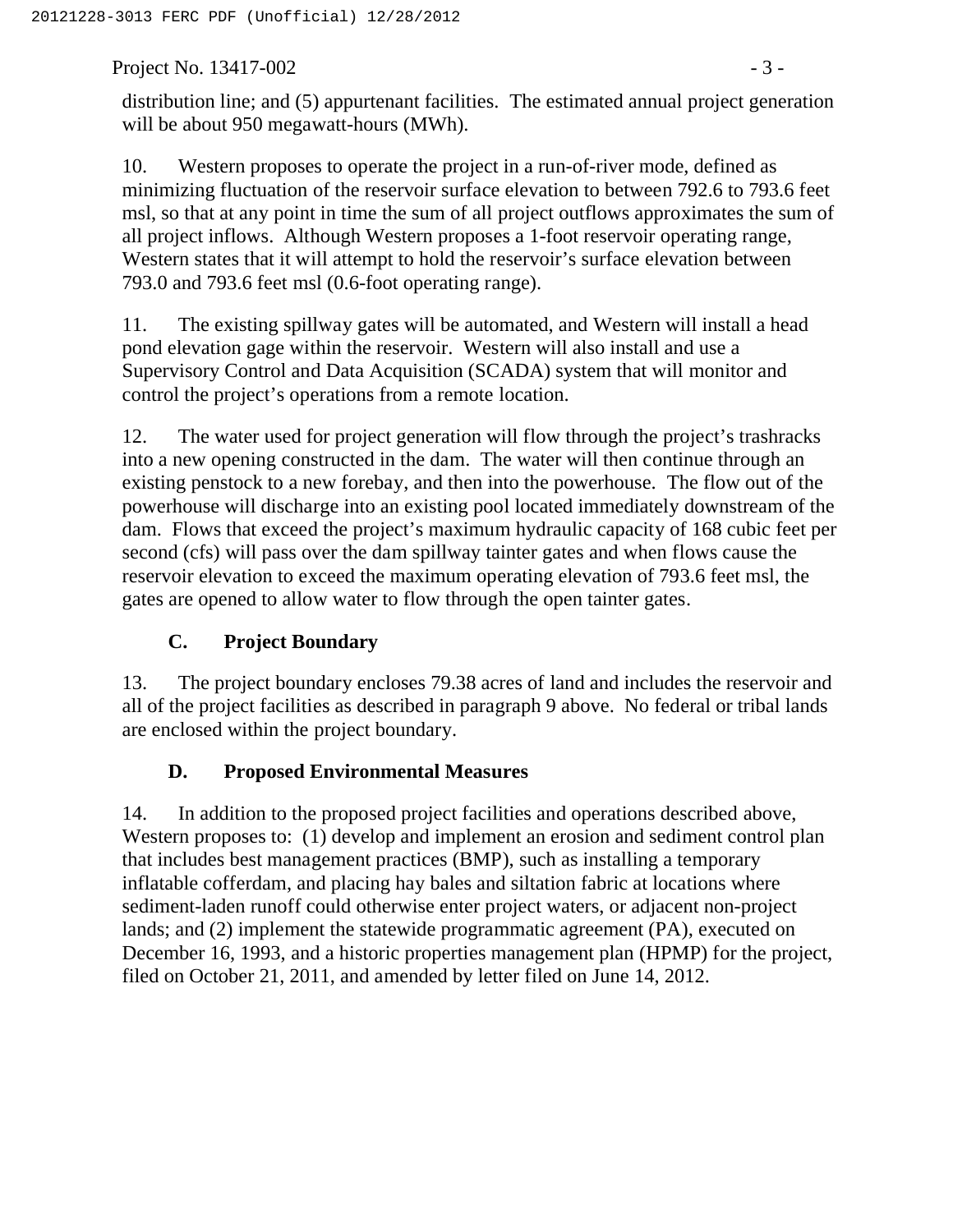Project No. 13417-002 - 4 -

# **SUMMARY OF LICENSE REQUIREMENTS**

15. As summarized below, this license authorizes 205 kW of renewable energy and requires measures to protect and enhance water quality, fish and aquatic, wildlife, and cultural resources at the project.

16. To protect aquatic resources, the license requires Western to: (1) operate the project in a run-of-river mode; (2) develop and implement an erosion and sediment control plan; (3) develop and implement an operation compliance monitoring plan; and (4) install trashracks with 2-inch clear bar spacing and an average approach velocity of 2 feet per second or less.

17. To protect cultural resources, the license requires Western to implement the statewide PA and HPMP.

# **WATER QUALITY CERTIFICATION**

18. Under section  $401(a)(1)$  of the Clean Water Act (CWA),<sup>4</sup> the Commission may not issue a license authorizing the construction or operation of a hydroelectric project unless the state water quality certifying agency either has issued water quality certification (certification) for the project or has waived certification by failing to act on a request for certification within a reasonable period of time, not to exceed one year. Section 401(d) of the CWA provides that the certification shall become a condition of any federal license that authorizes construction or operation of the project.**<sup>5</sup>**

19. On January 20, 2011, Western applied to the Wisconsin DNR for certification for the Angelo Dam Project. The Wisconsin DNR received this request on January 24, 2011. Because Wisconsin DNR did not act on the request within one year of receipt, the certification is deemed waived.

## **COASTAL ZONE MANAGEMENT ACT**

20. Under section 307(c)(3)(A) of the Coastal Management Zone Act (CZMA),<sup>6</sup> the Commission cannot issue a license for a project within or affecting a state's coastal zone unless the state CZMA agency concurs with the license applicant's certification of consistency with the state's CZMA program, or the agency's concurrence is conclusively presumed by its failure to act within 6 months of the receipt of the applicant's certification.

 **<sup>4</sup>** 33 U.S.C. §1341(a)(1) (2006).

**5** 33 U.S.C. § 1341(d) (2006).

 $6$  16 U.S.C. §1456(c)(3)(A) (2006).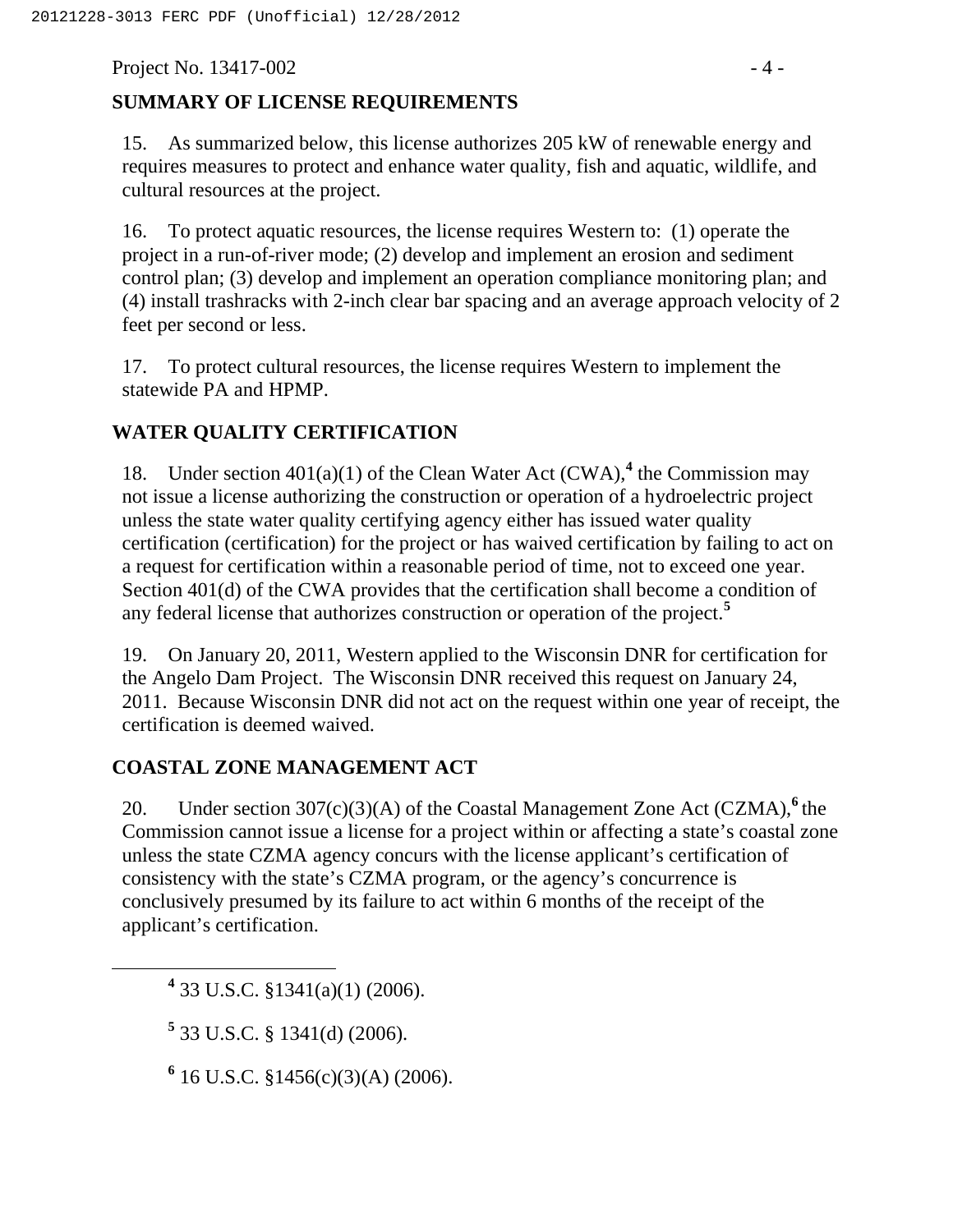Project No. 13417-002 - 5 -

### **SECTION 18 FISHWAY PRESCRIPTION**

22. Section 18 of the FPA<sup>7</sup> provides that the Commission shall require the construction, maintenance, and operation by a licensee of such fishways as may be prescribed by the Secretary of the Interior or the Secretary of Commerce, as appropriate.

23. By letter filed September 17, 2012, the Secretary of the Interior requested that the Commission reserve authority to prescribe fishways for the project. Consistent with Commission policy, Article 405 of this license reserves the Commission's authority to require fishways that Interior may prescribe for the Angelo Dam Project.

### **THREATENED AND ENDANGERED SPECIES**

24. Section  $7(a)(2)$  of the Endangered Species Act of 1973<sup>8</sup> requires federal agencies to ensure that their actions are not likely to jeopardize the continued existence of federally listed threatened and endangered species, or result in the destruction or adverse modification of their designated critical habitat.

25. In the EA,<sup>9</sup> staff determined that two federally listed species are known to occur in parts of Monroe County, namely the Karner blue butterfly (*Lycaeides melissa samuelis* or Karners) and northern wild monkshood (*Aconitum noveboracense*). However, staff concluded in the EA that because both species have specialized habitat requirements that do not exist in the immediate vicinity of the project, project construction and operation would have no effect on these species. Therefore, no further action under the Endangered Species Act is required.

- **8** 16 U.S.C. §1536(a) (2006).
- **<sup>9</sup>** *See* EA at 3, 5 and 26.

**<sup>7</sup>**  $716$  U.S.C. § 811 (2006).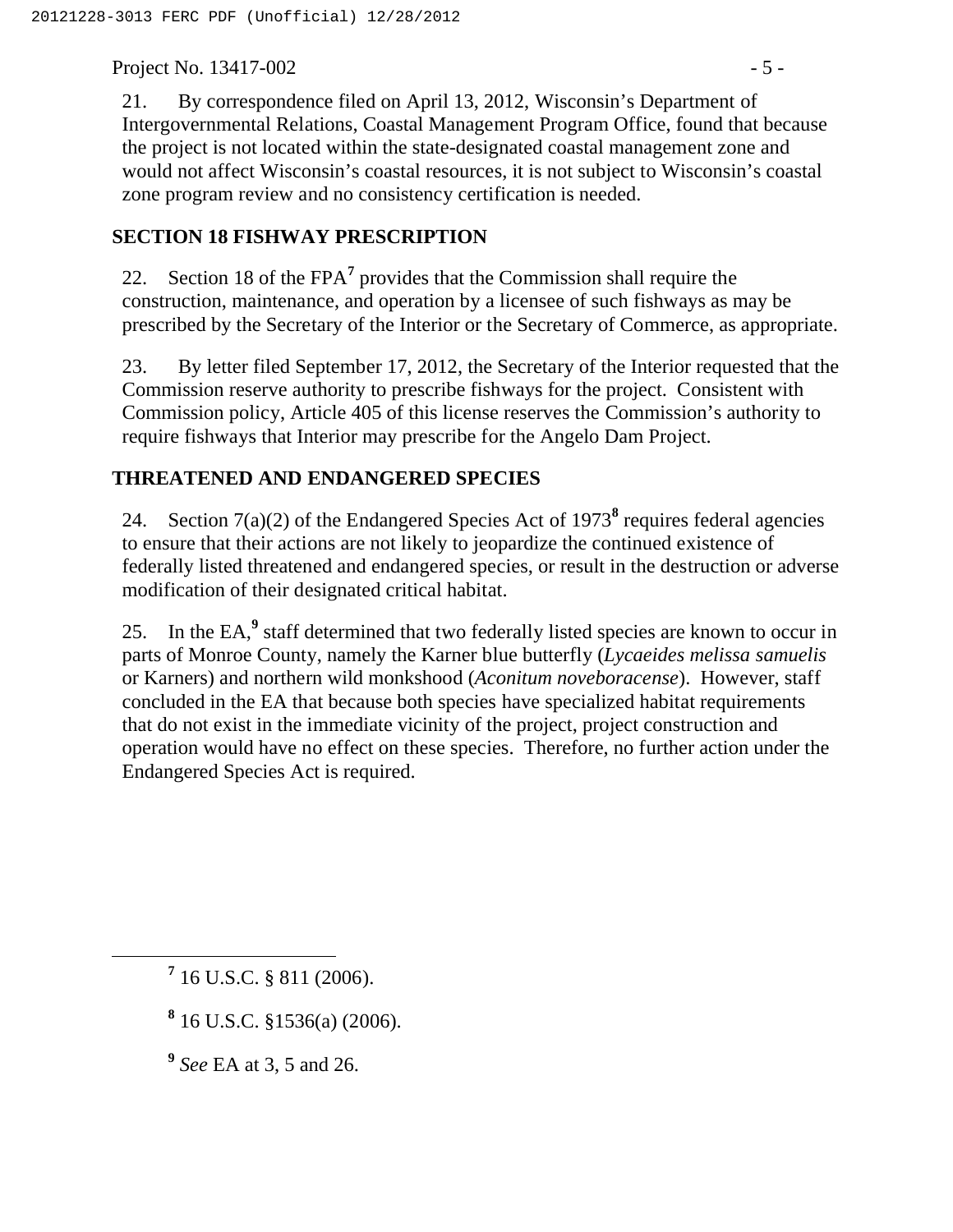Project No. 13417-002 - 6 -

### **NATIONAL HISTORIC PRESERVATION ACT**

26. Under section 106 of the National Historic Preservation Act (NHPA),**<sup>10</sup>** and its implementing regulations,<sup>11</sup> federal agencies must take into account the effect of any proposed undertaking on properties listed or eligible for listing in the National Register of Historic Places (defined as historic properties) and afford the Advisory Council a reasonable opportunity to comment on the undertaking. This generally requires the Commission to consult with the State Historic Preservation Officer to determine whether and how a proposed action may affect historic properties, and to seek ways to avoid or minimize any adverse effects.

27. To satisfy these responsibilities for licensing actions in Wisconsin and Michigan, the Commission executed a statewide PA on December 16, 1993**,** with the Advisory Council, the Wisconsin SHPO, and the Michigan SHPO.**<sup>12</sup>** The PA requires Western to implement its HPMP for the term of the license issued for this project. Execution of the PA demonstrates the Commission's compliance with section 106 of the NHPA. Article 406 requires Western to implement the PA and its associated HPMP.

### **RECOMMENDATIONS OF STATE AND FEDERAL FISH AND WILDLIFE AGENCIES PURSUANT TO SECTION 10(j) OF THE FPA**

28. Section  $10(i)(1)$  of the FPA<sup>13</sup> requires the Commission, when issuing a license, to include conditions based on recommendations by federal and state fish and wildlife agencies submitted pursuant to the Fish and Wildlife Coordination Act,**<sup>14</sup>** to "adequately and equitably protect, mitigate damages to, and enhance fish and wildlife (including related spawning grounds and habitat)" affected by the project.

29. In response to the April 24, 2012 public notice that the project was ready for environmental analysis, which included a request to file recommendations, Interior filed a letter with the Commission on June 20, 2012, stating that it had no comments. On September 17, 2012, in response to the August 22, 2012 notice of the availability of the

**<sup>10</sup>** 16 U.S.C. § 470 *et seq*. (2006)*.*

**<sup>11</sup>** 36 C.F.R. Part 800 (2012).

<sup>12</sup> The programmatic PA is implemented for all hydroelectric projects in Wisconsin and Michigan's Upper Peninsula that may affect properties included in, or eligible for the National Register of Historic Places.

**<sup>13</sup>** 16 U.S.C. § 803(j)(1) (2006).

**<sup>14</sup>** 16 U.S.C. §§ 661 *et seq.* (2006).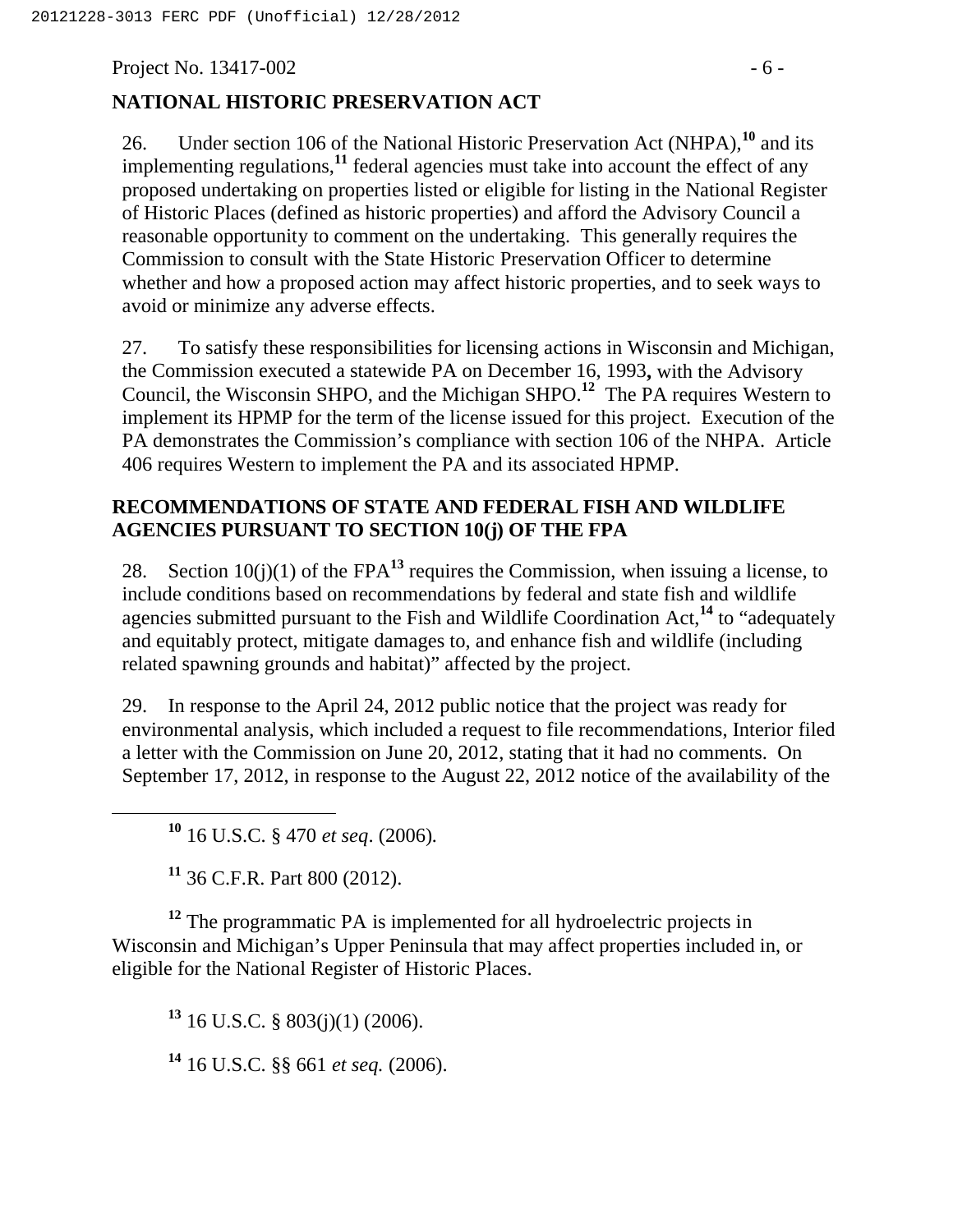Project No. 13417-002 - 7 -

EA, Interior, on behalf of its U.S. Fish and Wildlife Service (FWS), filed four recommendations pursuant to section 10(j).

30. Consistent with the Commission's regulations at 18 C.F.R. § 4.34(b)(3) (2012), the April 24 notice stated that recommendations were due within 60 days of the notice that the project was ready for environmental analysis, which was June 25, 2012. As noted above, Interior timely responded to the notice, but did not file any recommendations as part of its initial response. Therefore, the 10(j) recommendations filed by Interior in response to the EA, past the due date established in the April 24 notice, are considered below under section 10(a)(1) of the FPA.

### **SECTION 10(a)(1) OF THE FPA**

31. Section  $10(a)(1)$  of the FPA<sup>15</sup> requires that any project for which the Commission issues a license shall be best adapted to a comprehensive plan for improving or developing a waterway or waterways for the use or benefit of interstate or foreign commerce; for the improvement and utilization of waterpower development; for the adequate protection, mitigation, and enhancement of fish and wildlife; and for other beneficial public uses, including irrigation, flood control, water supply, recreation, and other purposes.

## **A. Fish and Wildlife Agency Recommendations**

32. Interior and Wisconsin DNR made several recommendations for the protection and enhancement of environmental resources at the project in response to staff's issuance of the EA. We discuss those recommendations below.

### *Fish and Wildlife Agency Consultation*

33. Interior recommended that Western consult with FWS on matters affecting fish and wildlife throughout the term of the license. Similarly, Wisconsin DNR recommended that Western consult with Wisconsin DNR on any and all matters "affecting the natural environment and navigation."

34. Consistent with staff's recommendations in the EA,**<sup>16</sup>** Articles 402 through 404 require Western to consult with FWS and Wisconsin DNR on any temporary modifications to run-of-river operation (Article 402), operation compliance monitoring (Article 403), and construction of the trashrack for fish protection (Article 404).

*Reservoir Surface Fluctuations*

**<sup>15</sup>** 16 U.S.C. § 803(a)(1) (2006).

**<sup>16</sup>** *See* EA at 35-36.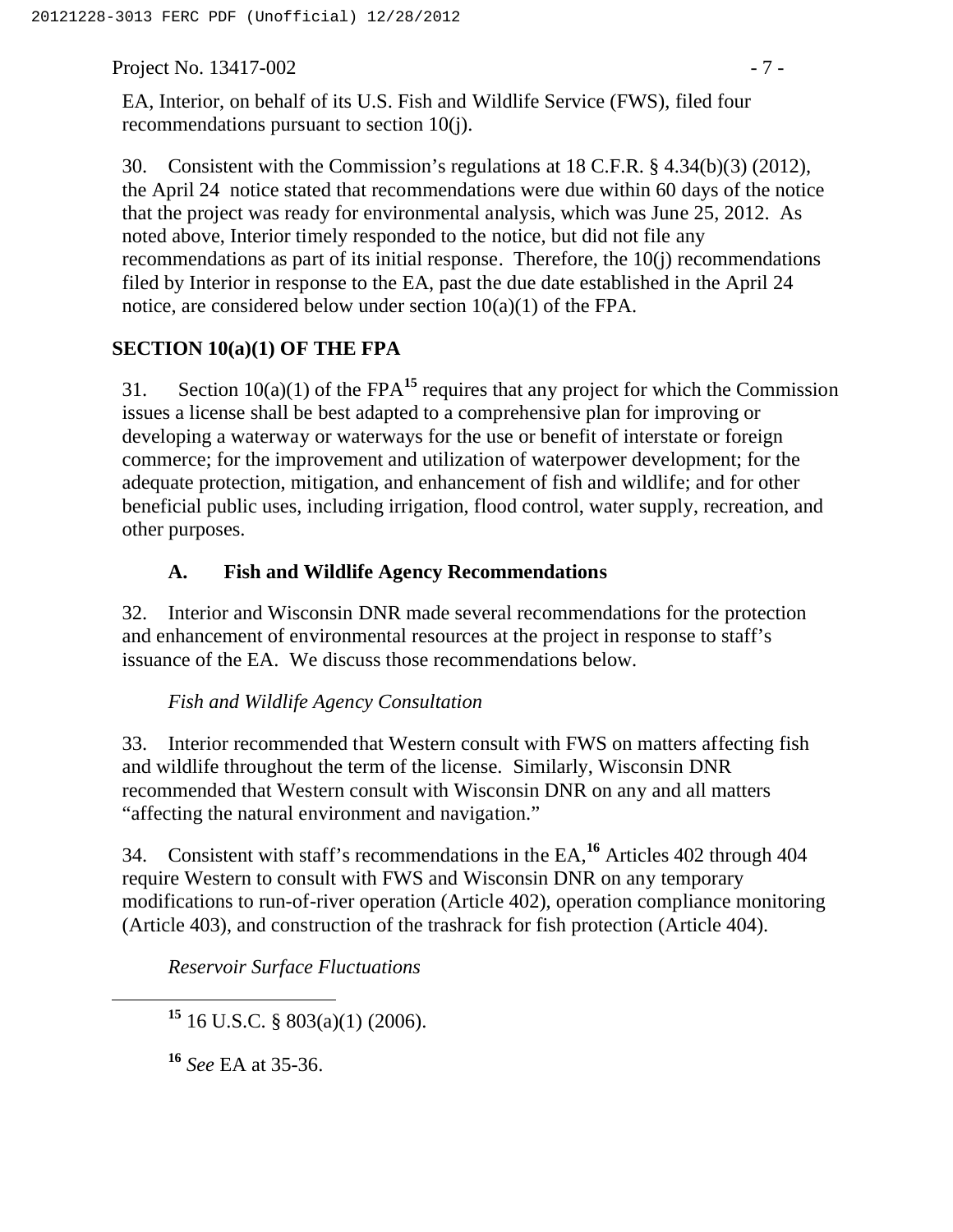Project No. 13417-002 - 8 -

35. Interior recommended that Western operate the project in a run-of-river mode with a reservoir surface elevation fluctuation range of no more than 0.6 foot over a 24-hour period. Interior did not specify an operating reservoir surface elevation around which to target the 0.6-foot operating range. Interior supported its recommendation by noting, generally, that reservoir surface fluctuations may adversely affect aquatic resources and that minimizing such fluctuations would limit adverse effects on aquatic and related terrestrial resources; however, it did not provide a rationale for specifically limiting fluctuations to no more than 0.6 foot over a 24-hour period.

36. Wisconsin DNR recommended run-of-river operation defined as maintaining the reservoir's surface elevation between 793.0 feet msl and 793.4 feet msl (i.e., limiting fluctuations to a range of no more than 0.4 foot). Wisconsin DNR stated that its recommended operating range is consistent with historical operations of the dam and reservoir.

37. In the EA,**<sup>17</sup>** staff recommended adopting Western's proposal to operate the project reservoir within 1 foot of 793.6 feet msl (i.e., between 792.6 and 793.6 feet msl). Although this operating range is greater than the fluctuations that have occurred under historical operations of the dam and reservoir, staff determined that the 1-foot operating range would adequately protect aquatic resources in the La Crosse River and any additional benefits of the smaller operating range recommended by Wisconsin DNR would not be measurable. Neither Interior nor Wisconsin DNR provided information to support how its recommended fluctuation ranges would better protect or enhance aquatic resources than the 1-foot range proposed by Western and recommended by staff. Therefore, there is no basis for adopting either Interior's or Wisconsin DNR's more stringent fluctuation ranges. Article 402 of the license, therefore, requires run-of-river operation with staff's recommended maximum 1-foot reservoir fluctuation.

### *Operation Compliance Monitoring Plan*

38. Interior and Wisconsin DNR recommended that Western develop a plan to monitor compliance with run-of-river operations.

39. In the EA,**<sup>18</sup>** staff concluded that the development and implementation of an operation compliance monitoring plan would be beneficial in that it would document the procedures Western would employ to demonstrate compliance with its proposed project operations. Therefore, Article 403 in the license requiring Western to develop an operation compliance monitoring plan for the project after consultation with FWS and Wisconsin DNR.

**<sup>18</sup>** *See* EA at 21.

**<sup>17</sup>** *See* EA at 20-21.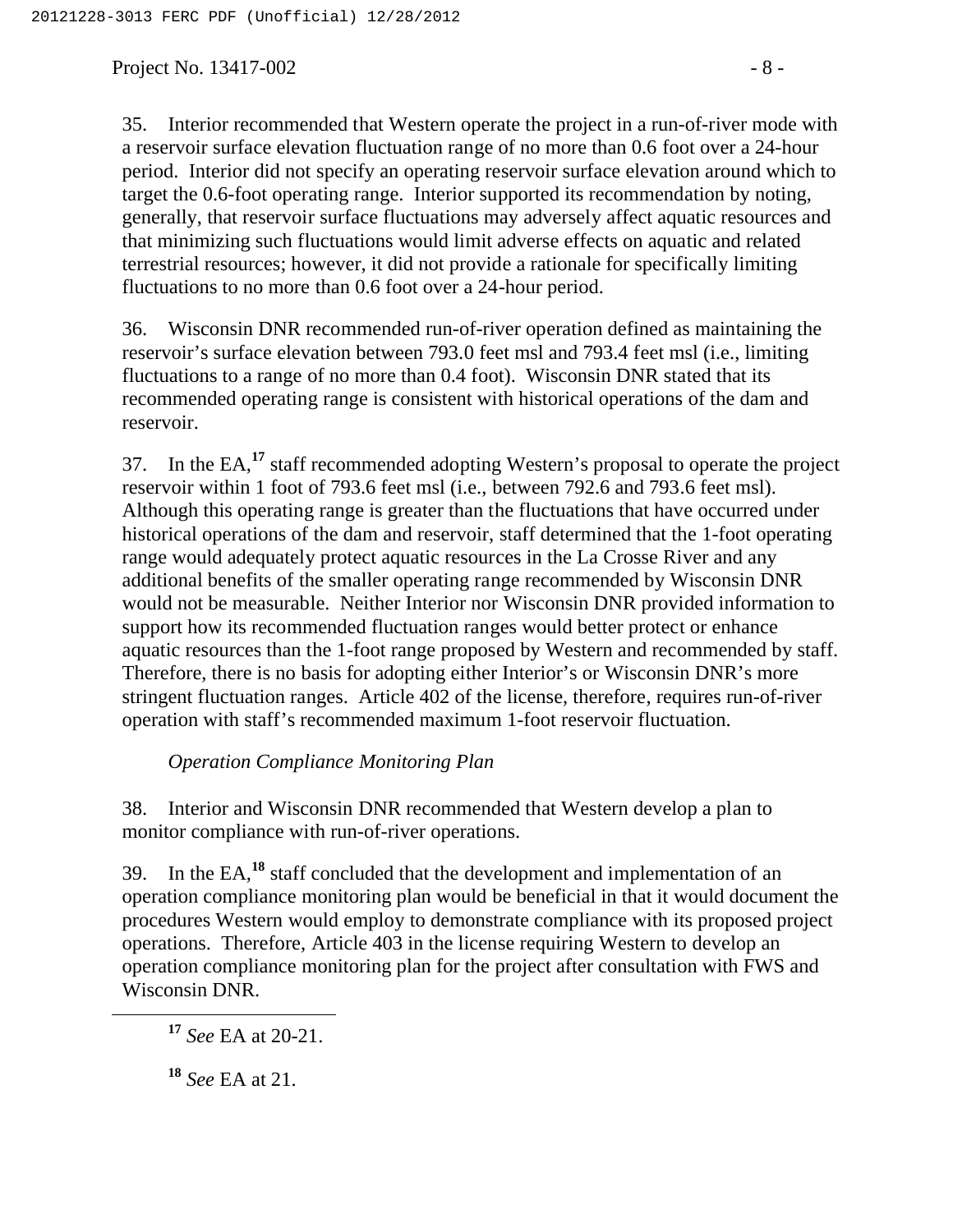Project No. 13417-002 - 9 -

#### *Fish Entrainment*

40. Western proposed to install a trash rack at the project intake that would have 2 inch clear spacing and result in an average approach velocity of 0.5 foot per second. In the EA,**<sup>19</sup>** Commission staff determined that the escape speeds of most juvenile and adult game fish would allow them to avoid impingement and entrainment at the project due to the slow average approach velocity at the proposed trashrack. In addition, staff found that smaller fish (under 4 inches), which would have a higher likelihood of entrainment at the project due to their slower escape speeds, have been shown to exhibit a high rate of survival (95.4 percent) when passing through hydropower turbines.**<sup>20</sup>** Due to these findings, staff concluded that the proposed trashrack with 2-inch clear spacing would adequately protect fish from entrainment and impingement at the project.

41. In their comments on the EA, Interior and Wisconsin DNR recommended that Western install trashracks with 1-inch clear horizontal spacing between the trashrack bars to minimize juvenile fish entrainment and maintain average normal inflow velocities of 2 feet per second or less at the trashracks to protect fish from impingement and entrainment. Interior supported its recommendation by citing a 1995 Commission report**<sup>21</sup>** that notes that thousands of fish, most of which are under 6 inches, are entrained annually at hydroelectric projects in Wisconsin and that a portion of these fish (2 to 20 percent or more) are killed. Wisconsin DNR did not provide supporting information for its recommendation other than to state that it supports Interior's recommendation.

42. Although not analyzed in the EA, the recommended 1-inch clear spaced trashrack would be expected to have a similar intake velocity (0.5 fps) to the proposed trashrack with 2-inch clear spacing. In addition, the 1-inch clear spaced trashrack would not exclude the smaller fish (less than 6 inches in length) with slower escape speeds that would be more susceptible to entrainment and impingement at the project. Due to this, the recommended 1-inch clear spaced trash rack does not appear to provide any additional benefit in regards to fish protection at the Angelo Project. Therefore, there is no basis for adopting Interior's and Wisconsin DNR's recommended 1-inch clear space trashrack in light of staff's finding in the EA that Western's proposed 2-inch clear space trashrack would adequately protect fish from entrainment and impingement at the project. Article 404 requires the licensee to file with the Commission for approval,

**<sup>19</sup>** *See* EA 22.

**<sup>20</sup>** *See* EA 21.

**<sup>21</sup>** Federal Energy Regulatory Commission. June 1995. Preliminary Assessment of Fish Entrainment at Hydropower Projects: A report on Studies and Protective Measures. Paper No. DPR-10.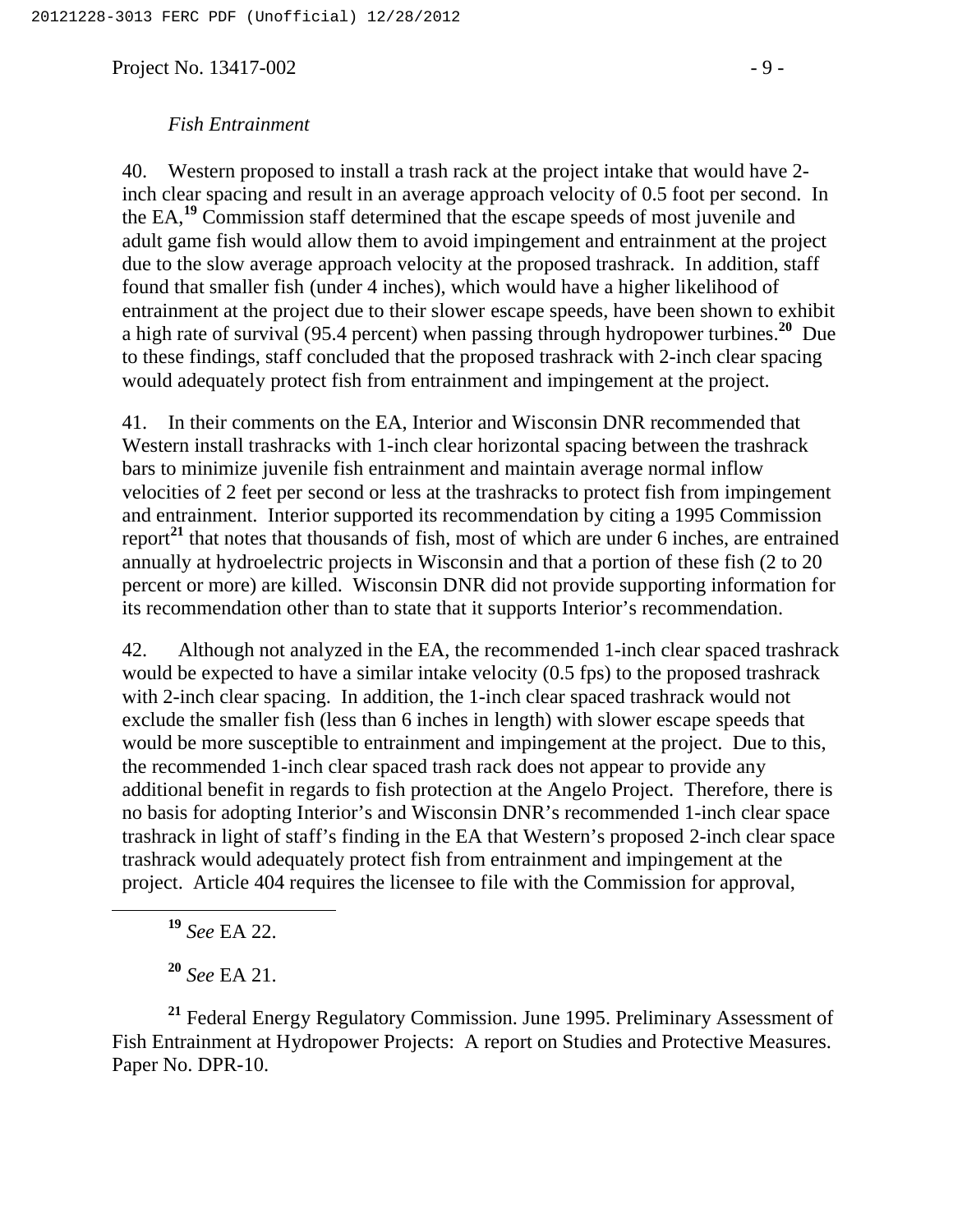Project No. 13417-002 - 10 -

design drawings for a trashrack with no greater than 2-inch clear spacing and a maximum approach velocity of 2 feet per second.

#### *Invasive Species Management Plan*

43. Interior recommended that Western identify and control the spread of aquatic invasive species. In support of its recommendation, Interior stated, generally, that aquatic invasive species can adversely affect native plants and animals. Wisconsin DNR recommended that Western develop and implement an aquatic invasive species management plan. Wisconsin DNR did not provide supporting justification for its recommendation other than to say that it supported Interior on its recommendation for controlling invasive aquatic species at the project.

44. In the EA,**<sup>22</sup>** staff determined that while several invasive plant species are known to occur in Monroe County, only curly-leaf pondweed (*Potamogeton crispus)* is known to occur in Angelo Pond. If disturbed by water fluctuations, raking, or recreational activities, curly-leaf pondweed can spread via plant fragments that have the ability to develop individual root systems and form new clusters. The potential for such spread to occur in Angelo Pond due to the construction and operation of the project is very low due to the limited recreational use of the project area, the limited water fluctuations that will occur with the run-of-river operation, and with all ground-disturbing activities associated with project construction occurring in the dry, away from the reservoir. Therefore, staff concluded in the EA that project construction and operation would likely have no effect on any existing pondweed populations. For these reasons the license does not require Western to develop and implement an aquatic invasive species management plan as a condition of the license.

#### **B. Other Proposed and Recommended Measures**

#### *Erosion and Sediment Control Plan*

45. To reduce runoff and soil erosion during construction, Western proposes to develop and implement an erosion and sediment control plan. In the EA,**<sup>23</sup>** staff recommended that Western develop and implement an erosion and sediment control plan that includes the provisions proposed by Western. Article 302 requires Western to develop and implement an erosion and sediment control plan.

### **EXEMPTION OF THE FERC FORM 80 RECREATION REPORT**

**<sup>22</sup>** *See* EA at 24-26.

**<sup>23</sup>** *See* EA at 35.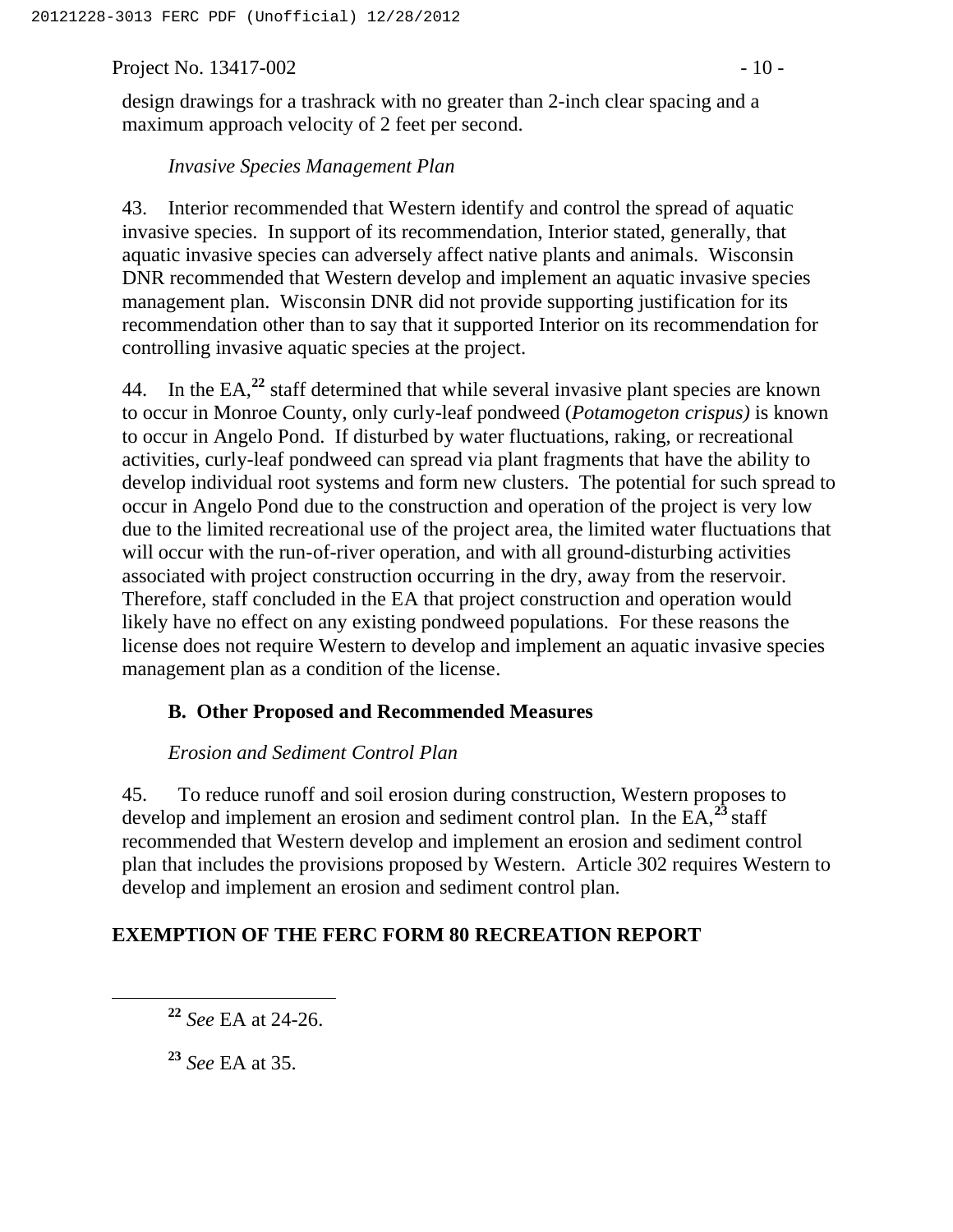Project No. 13417-002 - 11 -

46. The FERC Form 80 Recreation Report (Form 80) collects recreation usage data on recreation facilities at projects through the term of their licenses. Monroe County owns and operates a rest/picnic area with a boat launch and parking lot directly adjacent to the project boundary and has no plans to further develop this area. Since adequate recreational opportunities exist in the vicinity of the project, and there is little potential or need to expand existing facilities, the licensee is exempt from filing the Form 80 during the term of its license (Article 401).

# **ADMINISTRATIVE PROVISIONS**

## **A. Annual Charges**

47. Article 201 provides for the collection of funds for administration of the FPA. Under the regulations currently in effect, projects with an authorized installed capacity of less than or equal to 1,500 kW, like this project, will not be assessed an annual charge.

# **B. Exhibit F and G Drawings**

48. The Commission requires licensees to file sets of approved project drawings on microfilm and in electronic file format. Article 202 requires the filing of these drawings.

# **C. Project Land Rights Progress Report**

49. The project will occupy 79.38 acres of land. The land and existing project facilities currently belong to Monroe County. Western and Monroe County have a signed agreement for the sale of the dam and transfer of the necessary water rights by Monroe County to the applicant. The Exhibit G-3 filed as part of the application for license on February 10, 2012, identifies land that the applicant owns and intends to purchase. Standard Article 5 set forth in L-Form 15 requires the licensee to acquire title in fee or the right to use in perpetuity all lands, other than lands of the United States, necessary or appropriate for the construction, maintenance, and operation of the project, within five years. In order to monitor compliance with Article 5, Article 203 requires the licensee to file no later than four years after license issuance, a report detailing its progress on acquiring title in fee or the necessary rights to all lands within the project boundary. The report is required to include specific documentation on the status of the rights that have been acquired as of the filing date of the progress report, and a plan and schedule to acquire all remaining land prior to the five-year deadline.

# **D. Project Financing**

50. To ensure that there are sufficient funds available for project construction, operation, and maintenance, Article 204 requires the licensee to file for Commission approval documentation of project financing for the construction, operation, and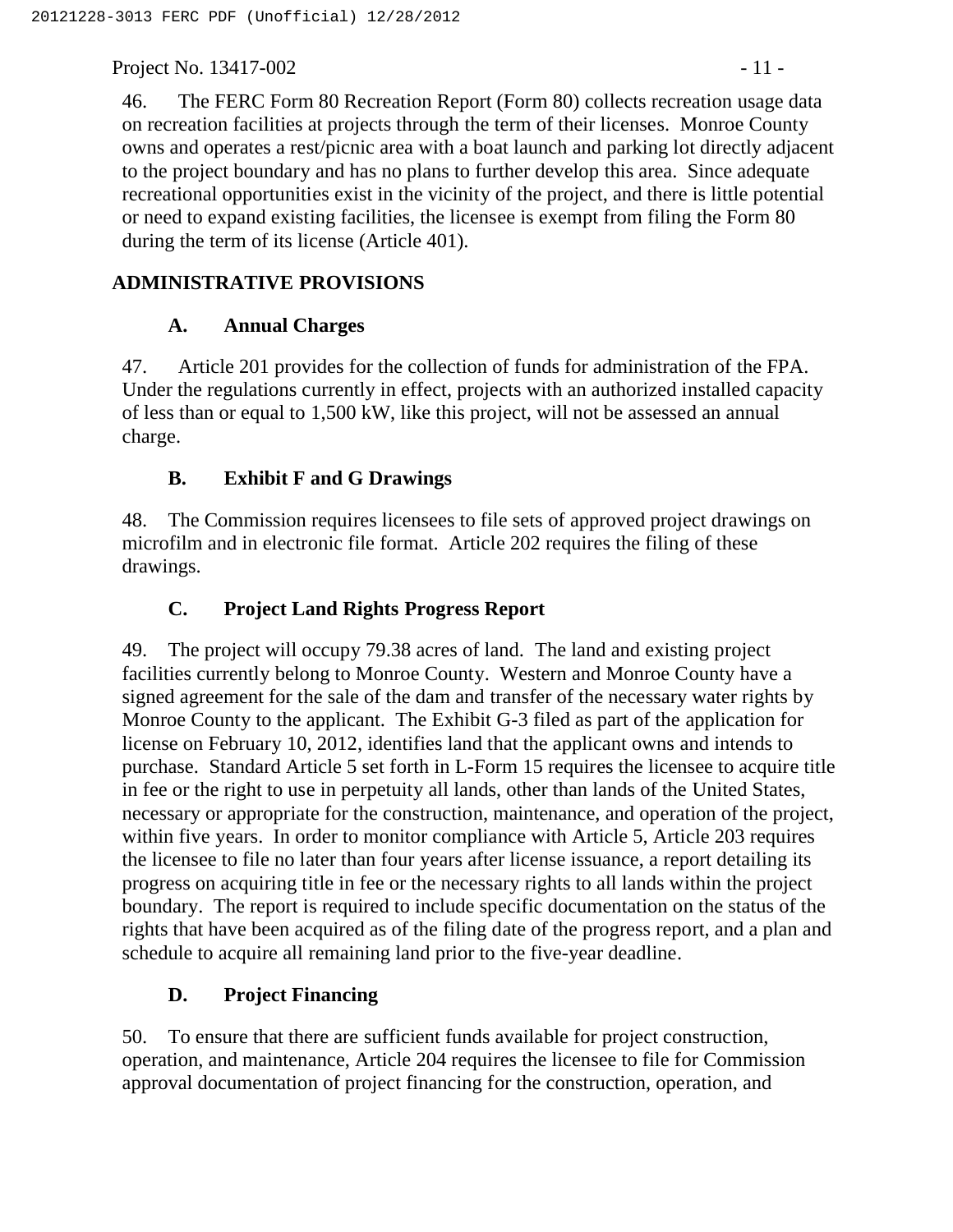Project No. 13417-002 - 12 -

maintenance of the project at least 90 days before starting any construction associated with the project.

## **E. Use and Occupancy of Project Lands and Waters**

51. Requiring a licensee to obtain prior Commission approval for every use or occupancy of project land would be unduly burdensome. Therefore, Article 407 allows the licensee to grant permission, without prior Commission approval, for the use and occupancy of project lands for such minor activities as landscape planting. Such uses must be consistent with the purposes of protecting and enhancing the scenic, recreational, and environmental values of the project.

## **F. Start of Construction**

52. Article 301 requires the licensee to commence construction of the project works within two years from the issuance date of the license and complete construction of the project within five years from the issuance date of the license.

## **G. Review of Final Plans and Specifications**

53. Article 302 requires the licensee to provide the Commission's Division of Dam Safety and Inspection Chicago Regional Office (D2SI-CRO) with final contract drawings and specifications, together with a supporting design report consistent with the Commission's engineering guidelines.

54. Article 303 requires the licensee to provide the Commission's D2SI-CRO with cofferdam and deep excavation construction drawings.

55. Where new construction or modifications to the project are involved, the Commission requires licensees to file revised drawings of project features as-built. Article 304 provides for the filing of these drawings.

56. Article 305 requires the licensee to provide the Commission's D2SI-CRO with a public safety plan.

57. Where project modifications are proposed as a result of environmental requirements, the Commission requires licensees to file a plan and schedule of any proposed modifications to project operation or to the water retaining and/or conveyance features of the project. Article 306 provides for the filing of this plan and schedule.

## **STATE AND FEDERAL COMPREHENSIVE PLANS**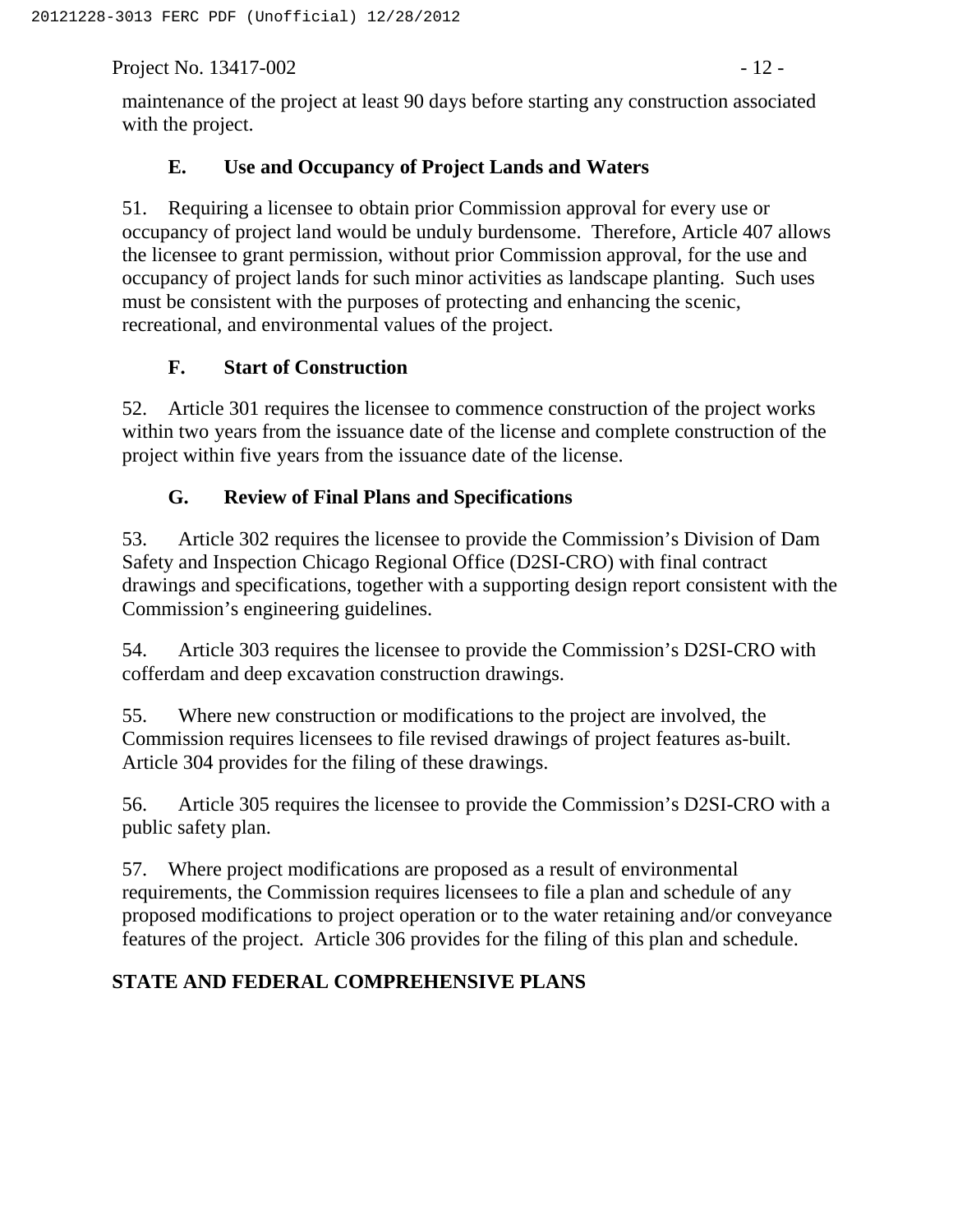Project No. 13417-002 - 13 -

58. Section  $10(a)(2)(A)$  of the FPA,  $24$  requires the Commission to consider the extent to which a project is consistent with federal or state comprehensive plans for improving, developing, or conserving a waterway or waterways affected by the project.**<sup>25</sup>** Under section  $10(a)(2)(A)$ , federal and state agencies filed three comprehensive plans that address various resources in Wisconsin. Commission staff reviewed these plans**<sup>26</sup>** and no conflicts were found.

# **CONSERVATION EFFORTS**

59. Section  $10(a)(2)(C)$  of the FPA<sup>27</sup> requires the Commission to consider the electricity consumption improvement programs of the applicant, including its plans, performance, and capabilities for encouraging or assisting its customers to conserve electricity cost-effectively, taking into account the published policies, restrictions, and requirements of state regulatory authorities. Western will sell the project's power into the regional grid owned by Northern States Power-Wisconsin, doing business as (dba) Xcel Energy. Xcel Energy is an investor-owned electricity and natural gas company with regulated operations in eight Midwestern and Western states through four wholly owned utility subsidiaries, one of which is Northern States Power-Wisconsin.**<sup>28</sup>**

60. Staff concludes that, within the limits of its ability to influence users of the electricity generated by the project, Western will comply with section  $10(a)(2)(C)$  of the FPA

# **SAFE MANAGEMENT, OPERATION, AND MAINTENANCE OF THE PROJECT**

61. Staff reviewed Western's preliminary plans to build the project as described in the license application. The Angelo Dam Project is subject to the requirements of 18 C.F.R. Part 12 and evaluated according to the criteria provided in the Commission's Engineering Guidelines. Staff concludes that there is no reason to believe that Western cannot safely manage, operate, and maintain the dam and other project works in accordance with the Commission's standards and oversight.

**<sup>24</sup>** 16 U.S.C. § 803(a)(2)(A) (2006).

**<sup>25</sup>** Comprehensive plans for this purpose are defined at 18 C.F.R. § 2.19 (2012).

<sup>26</sup> The list of applicable plans can be found in section 5.5 of the EA for the project.

**<sup>27</sup>** 16 U.S.C. § 803(a)(2)(C) (2006).

**<sup>28</sup>** *See* http://www.xcelenergy.com/About\_Us/Our\_Company/Company\_ Profile/Operations at a Glance.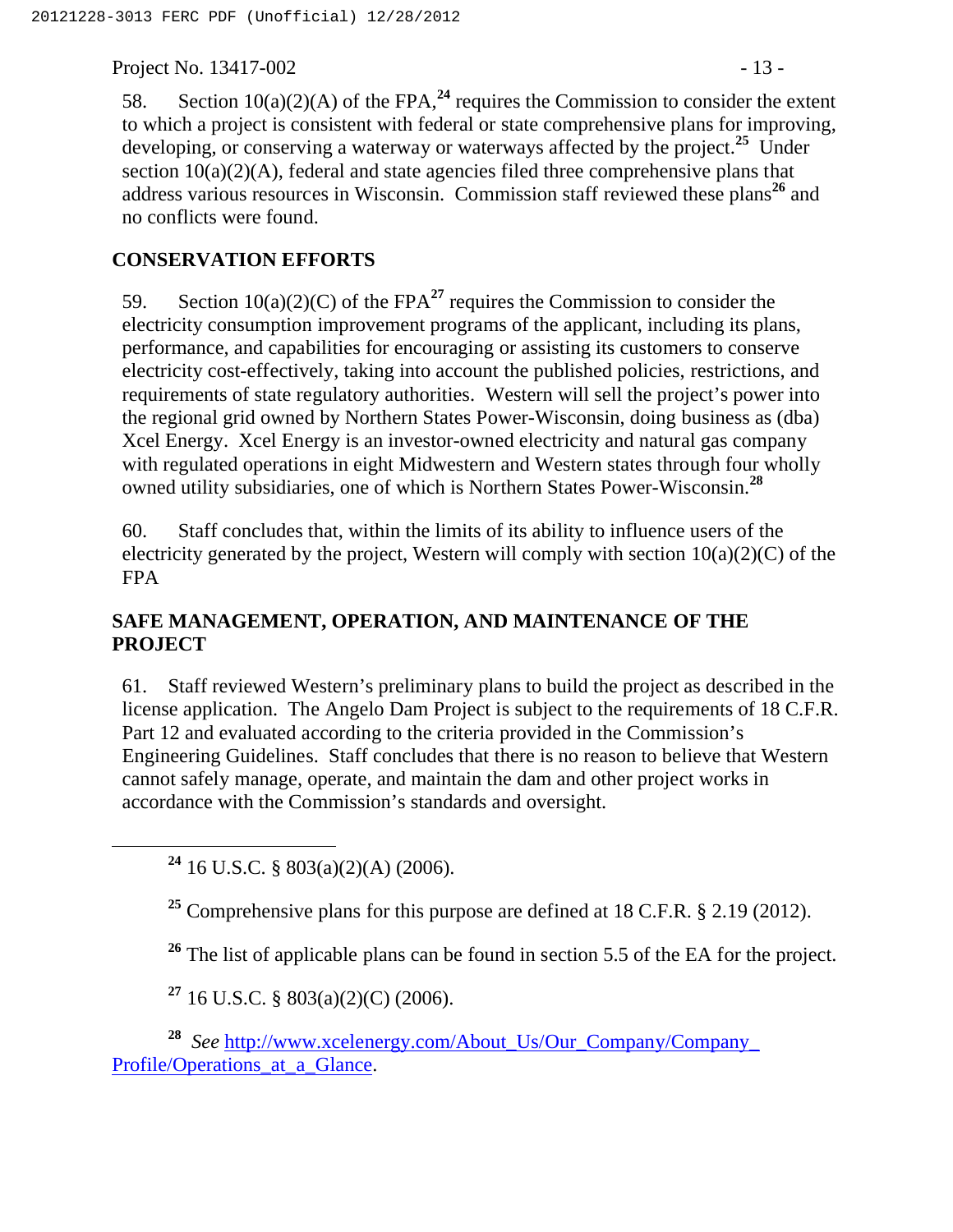Project No. 13417-002 - 14 -

### **NEED FOR POWER**

62. To assess the need for power, staff looked at the energy needs in the operating region in which the project is located. The Angelo Dam Project is located in the Midwest Independent System Operator (MISO) sub-region of the Midwest Reliability Organization (MRO) region of the NERC. According to NERC's 2011 forecast, average annual demand requirements for the MISO sub-region are projected to grow at a rate of 2.9 percent from 2011 through 2021. MISO projects that resource capacity margins (generating capacity in excess of demand) will range between 15.2 percent and 23.2 percent of firm peak demand during the 10-year forecast period, including estimated new capacity additions. Over the next 10 years, MRO estimates that about 4,894 megawatts (MW) of additional capacity will need to be brought on line. Staff concludes that the project's power, low cost, and contribution to the region's diversified generation mix will help meet a need for power in the region.

### **PROJECT ECONOMICS**

63. In determining whether to issue a license for a hydroelectric project, the Commission considers a number of public interest factors, including the economic benefits of project power. Under the Commission's approach to evaluating the economics of hydropower projects, as articulated in *Mead Corp*.,**<sup>29</sup>** the Commission uses current costs to compare the costs of the project and likely alternative power with no forecasts concerning potential future inflation, escalation, or deflation beyond the license issuance date. The basic purpose of the Commission's economic analysis is to provide a general estimate of the potential power benefits and the costs of a project, and of reasonable alternatives to project power. The estimate helps to support an informed decision concerning what is in the public interest with respect to a proposed license.

64. In applying this analysis to the Angelo Dam Project, we have considered two options: Western's proposal and the project as licensed herein. As proposed by Western, the levelized annual cost of operating the Angelo Dam Project is \$36,371, or \$38.65/megawatt-hour (MWh). The proposed project would generate an estimated average of 948.5 MWh of energy annually. When we multiply the estimated average generation by the alternative power cost of \$124.86/MWh,**<sup>30</sup>** we get a total value of the project's power of \$118,430 in 2012 dollars. To determine whether the proposed project is currently economically beneficial, staff subtracts the project's cost from the

**<sup>29</sup>** 72 FERC ¶ 61,027 (1995).

**<sup>30</sup>** Energy Information Administration's (EIA) 2011 Annual Outlook.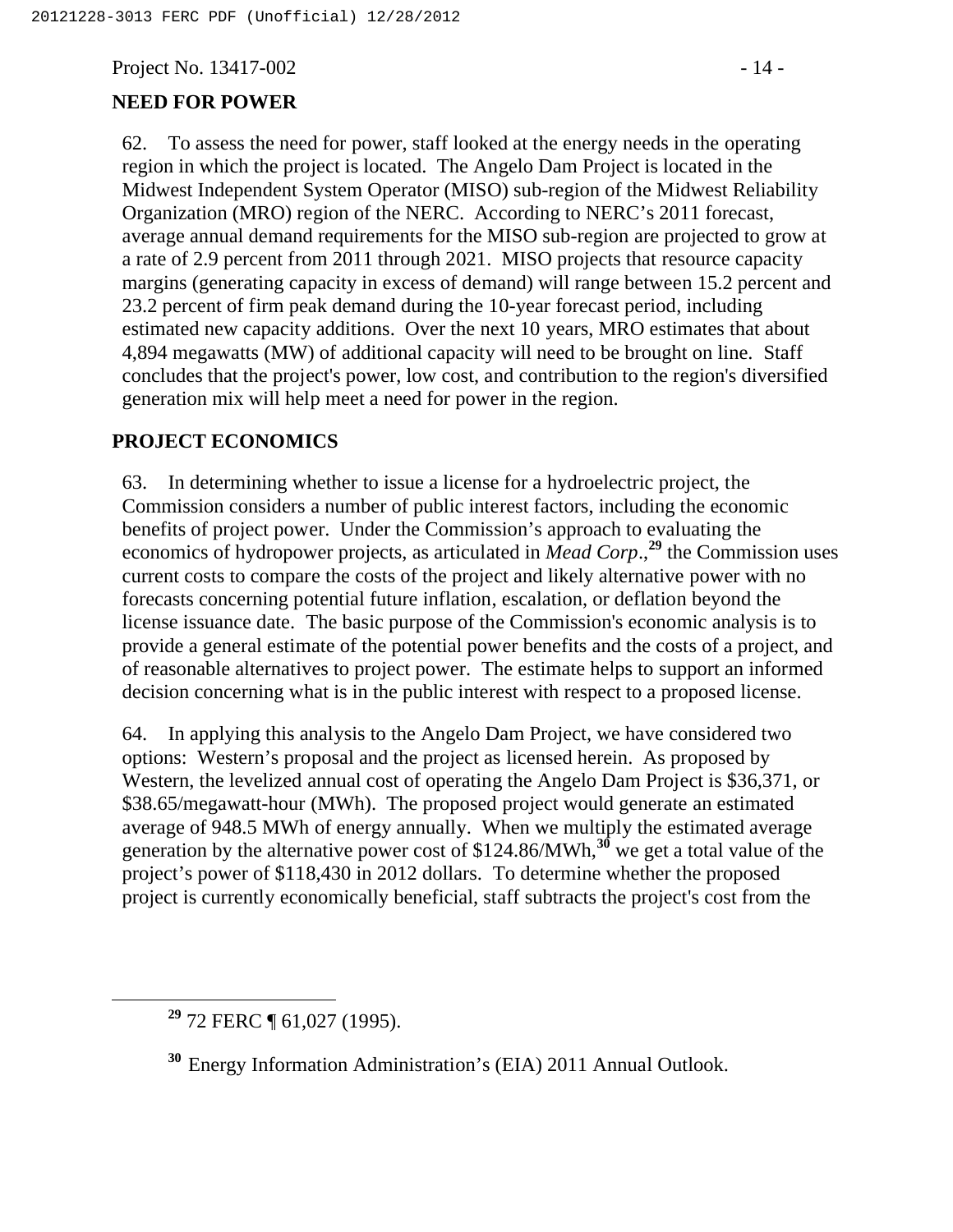Project No. 13417-002 - 15 -

value of the project's power.**<sup>31</sup>** Therefore, in the first year of operation, the project would cost \$82,059, or \$86.52/MWh less than the likely alternative cost of power.

65. As licensed herein with staff's recommended measures, the levelized annual cost of operating the project would be about \$36,663, or \$38.65/MWh. Based on an estimated average annual generation of 948.5 MWh as licensed, the project would produce power valued at \$118,430 when multiplied by the \$124.86/MWh value of the alternative cost of power. Therefore, in the first year of operation, project power would cost \$81,767 or \$86.21/MWh less than the likely cost of alternative power.

# **COMPREHENSIVE DEVELOPMENT**

66. Sections  $4(e)$  and  $10(a)(1)$  of the FPA<sup>32</sup> require the Commission to give equal consideration to the power development purposes and to the purposes of energy conservation, the protection, mitigation of damage to, and enhancement of fish and wildlife, the protection of recreational opportunities, and the preservation of other aspects of environmental quality. Any license issued shall be such as in the Commission's judgment will be best adapted to a comprehensive plan for improving or developing a waterway or waterways for all beneficial public uses. The decision to license this project, and the terms and conditions included herein, reflect such consideration.

67. The EA for the project contains background information, analysis of effects, and support for related license articles. I conclude based on the record of this proceeding, including the EA and the comments thereon, that licensing the Angelo Dam Project as described in this order would not constitute a major federal action significantly affecting the quality of the human environment. The project will be safe if operated and maintained in accordance with the requirements of this license.

68. Based on my independent review and evaluation of the project, recommendations from the resource agencies and other stakeholders, and the no-action alternative, as documented in the EA, I have selected the proposed Angelo Dam Project, with the staffrecommended measures, and find that it is best adapted to a comprehensive plan for improving or developing the La Crosse River.

69. I selected this alternative because: (1) issuance of an original license will serve to provide a beneficial, dependable, and an inexpensive source of electrical energy; (2) the required environmental measures will protect and enhance fish and wildlife resources,

**<sup>32</sup>** 16 U.S.C. §§ 797(e) and 803(a)(1) (2006).

**<sup>31</sup>** Details of staff's economic analysis for the project as licensed herein and for various alternatives are included in the EA issued on August 22, 2012.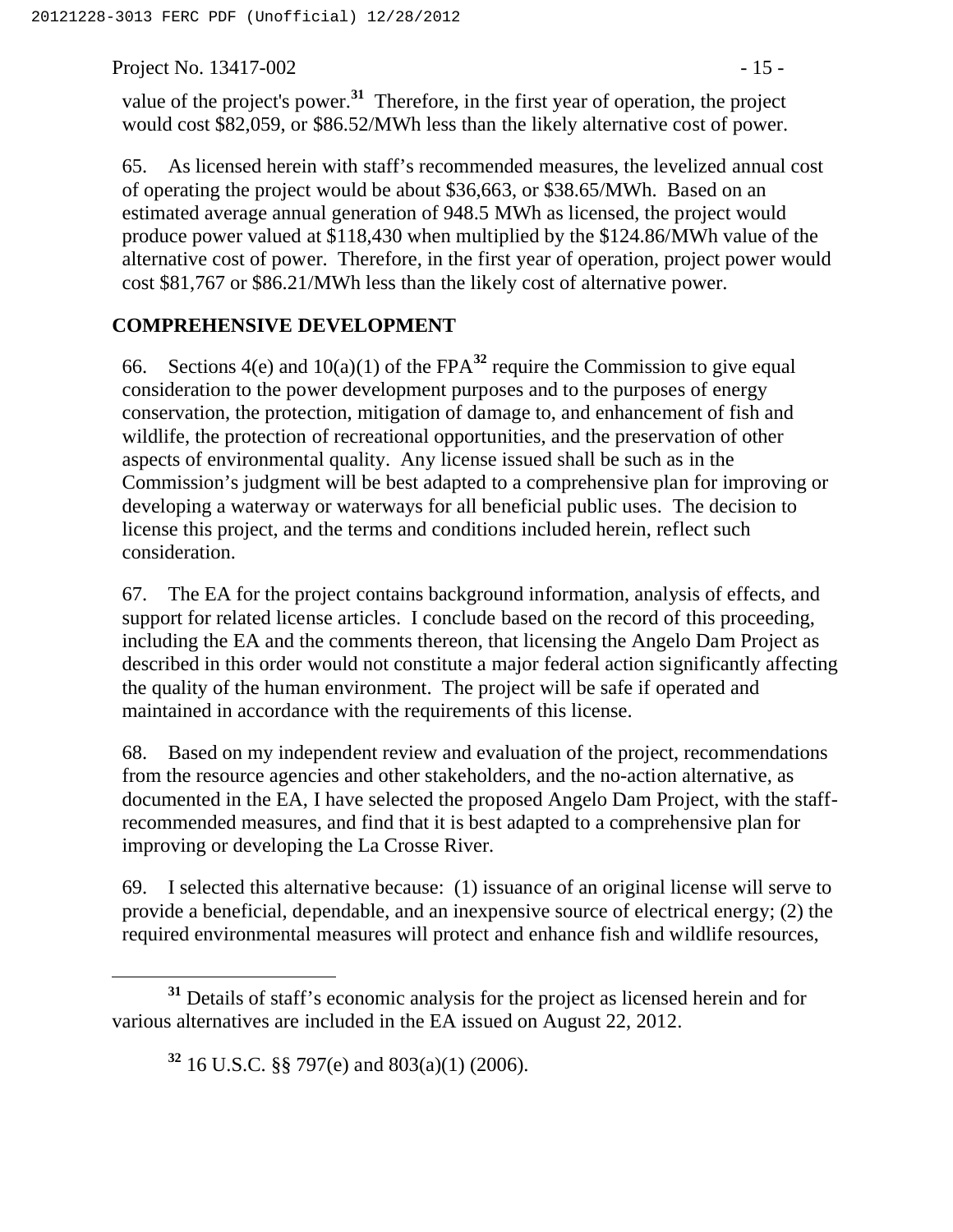Project No. 13417-002 - 16 -

water quality, and historic properties; and (3) the 205 kW of electric capacity comes from a renewable resource that does not contribute to atmospheric pollution.

### **LICENSE TERM**

70. Section 6 of the FPA**<sup>33</sup>** provides that original licenses for hydropower projects shall be issued for a period not to exceed 50 years. The Commission's general policy is to establish 30-year terms for projects with little or no redevelopment, new construction, new capacity, or environmental mitigation and enhancement measures; 40-year terms for projects with a moderate amount of such activities; and 50-year terms for projects with extensive measures.<sup>34</sup> This license requires a moderate amount of new construction including: (1) a trashrack to be installed at the intake in the non-overflow section of the dam; (2) a reinforced concrete box forebay; (3) a powerhouse containing a 205-kW turbine-generator; and (4) a 30-foot-long, 480-volt overhead transmission line. Consequently, a 40-year license for the Angelo Dam Project is appropriate.

The Director orders:

(A) This original license is issued to the Western Technical College (licensee) for a period of 40 years, effective the first day of the month in which this order is issued, to construct, operate, and maintain the Angelo Dam Project. This license is subject to the terms and conditions of the Federal Power Act (FPA), which is incorporated by reference as part of this license, and subject to the regulations the Commission issues under the provisions of the FPA.

(B) The project consists of:

(1) All lands, to the extent of the licensee's interests in these lands, enclosed by the project boundary shown by Exhibit G filed on February 10, 2012.

| <b>Exhibit G Drawing</b> | FERC No. 13417- | Description                                                     |
|--------------------------|-----------------|-----------------------------------------------------------------|
| Sheet G-1                | 6               | <b>Project Boundary</b>                                         |
| Sheet G-2                | 7               | Project Boundary Detail at<br>Angelo Dam                        |
| Sheet G-3                | 8               | <b>Flowage Rights Parcel Location</b><br>& Property Owners List |

**<sup>33</sup>** 16 U.S.C. § 799 (2006).

**<sup>34</sup>** *See City of Danville, Virginia,* 58 FERC ¶ 61,318 at 62,020 (1992).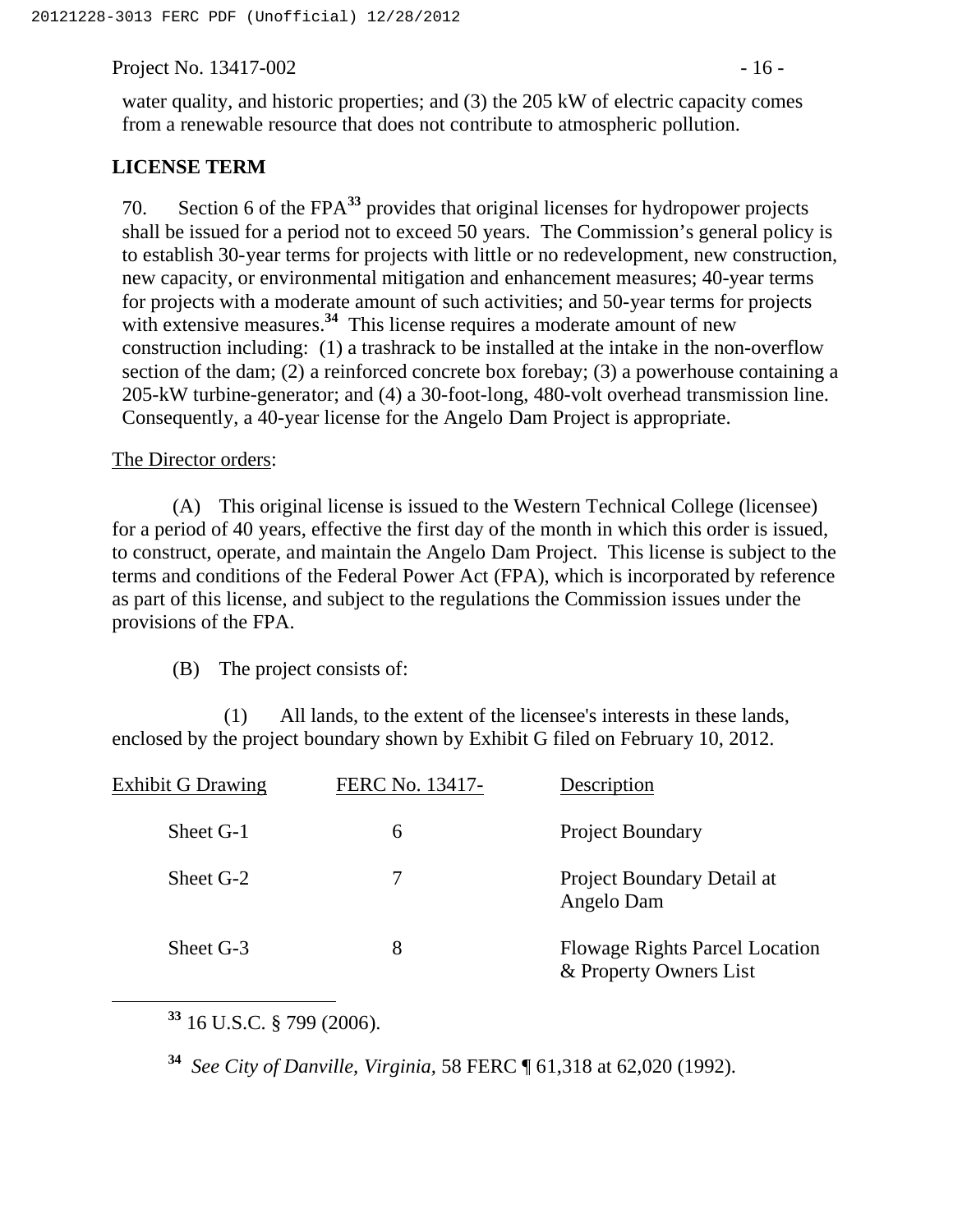Project No. 13417-002 - 17 -

(2) Project works consisting of the following facilities: (1) a reservoir with a surface area of 52 acres at the normal reservoir surface elevation of 793.0 feet above msl, and a gross storage capacity of 450 acre-feet at the maximum reservoir surface elevation 795.0 feet above msl; (2) a 615.5-foot-long dam that is comprised of (a) a 404-foot-long left earth embankment with a maximum height of 14 feet; (b) a 72.42 foot-long by 9.6-foot-high from the foundation level to its crest reinforced concrete spillway containing four, 13.5-foot-wide by 11.4-foot-high bays each with 13.5-foot-wide by 6.9-foot-high steel tainter gates; (c) a 19.08-foot-long by 20-foot-high by 19.7-footwide reinforced concrete intake; (d) and a 120-foot-long right earth embankment with a maximum height of 11 feet; (3) a 22.84-foot-long by 16.08-foot-wide trashrack with 2 inch clear bar spacing installed at the intake; (4) a 20-foot by 20-foot by 20-foot reinforced concrete box forebay; (5) a 26-foot-long by 24.5-foot-wide by 40-foot-high powerhouse located at the right abutment of the dam containing a 205-kW vertical, double-regulated Kaplan turbine; (6) a 30-foot-long, 480-volt overhead transmission line connecting the powerhouse generator to a step-up transformer that will be located on a pole which is part of Northern States Power's 2.7-kilovolt distribution line; and (7) appurtenant facilities. The estimated annual project generation will be about 950 MWh.

The project works generally described above are more specifically shown and described by those portions of exhibits A and F shown below:

Exhibit A: The following sections of Exhibit A filed on October 21, 2010:

Section 2, pages 5, 6, 9, and 10 entitled, "Project Description" describing the turbine-generators, the transmission line, and the mechanical, electrical, and transmission equipment within the application for license.

Exhibit F: The following exhibit F drawings filed on February 10, 2012:

| <b>Exhibit F Drawing</b> | FERC No. 13417-       | Description                                        |
|--------------------------|-----------------------|----------------------------------------------------|
| Sheet F-1                |                       | Plan View of Embankment with<br>Spillway Structure |
| Sheet F-2                | $\mathcal{D}_{\cdot}$ | <b>Existing Dam and Spillway</b>                   |
| Sheet F-3                | 3                     | <b>Section Existing Dam</b><br>and Spillway        |
| Sheet F-4                | 4                     | Plan and Section New<br>Powerhouse                 |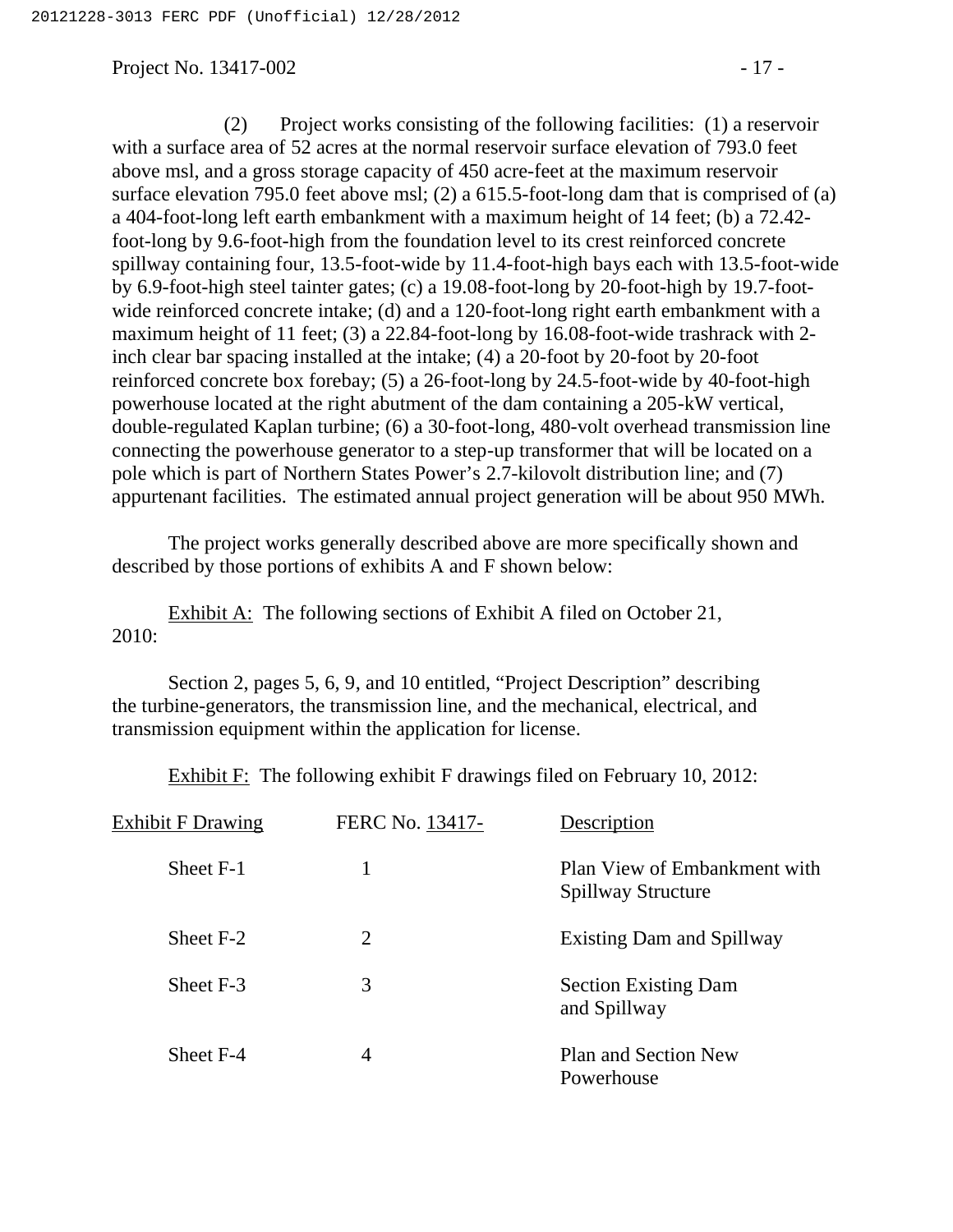Project No. 13417-002 - 18 -Sheet F-5 5 5 Right and Left Embankment Section

(3) All of the structures, fixtures, equipment or facilities used to operate or maintain the project, all portable property that may be employed in connection with the project, and all riparian or other rights that are necessary or appropriate in the operation or maintenance of the project.

(C) The exhibits A, F, and G described above are approved and made part of the license.

(D) The following sections of the FPA are waived and excluded from the license for this minor project:

(E) 4(b), except the second sentence; 4(e), insofar as it relates to approval of plans by the Chief of Engineers and the Secretary of the Army; 6, insofar as it relates to public notice and to the acceptance and expression in the license of terms and conditions of the Act that are waived here; 10(c), insofar as it relates to depreciation reserves; 10(d); 10(f); 14, except insofar as the power of condemnation is reserved; 15; 16; 19; 20; and 22.

(F) This license is also subject to the articles set forth in Form L-15 (Oct. 1975), entitled, "Terms and Conditions of License for Unconstructed Minor Project Affecting The Interests of Interstate or Foreign Commerce" (see 54 F.P.C. 1799 et seq.), as set forth in this order, including the following additional articles:

Article 201. *Administrative Annual Charges*. The licensee shall pay the United States the following annual charges, as determined in accordance with the provisions of the Commission's regulations in effect from time to time effective as of the date of commencement of project operation to reimburse the United States for the cost of administration of Part 1 of the Federal Power Act. The authorized installed capacity for that purpose is 205 kilowatts (kW). Under the regulations currently in effect, projects with an authorized installed capacity of less than or equal to 1,500 kW will not be assessed an annual charge.

Article 202. *Exhibit Drawings*. Within 45 days of the date of issuance of this license, the licensee shall file the approved exhibit drawings in aperture card and electronic file formats.

(a) Three sets of the approved exhibit drawings shall be reproduced on silver or gelatin 35mm microfilm. All microfilm shall be mounted on type D (3-1/4" X 7-3/8") aperture cards. Prior to microfilming, the FERC Project-Drawing Number (i.e., P-13417- 1 through P-13417-8) shall be shown in the margin below the title block of the approved drawing. After mounting, the FERC Drawing Number shall be typed on the upper right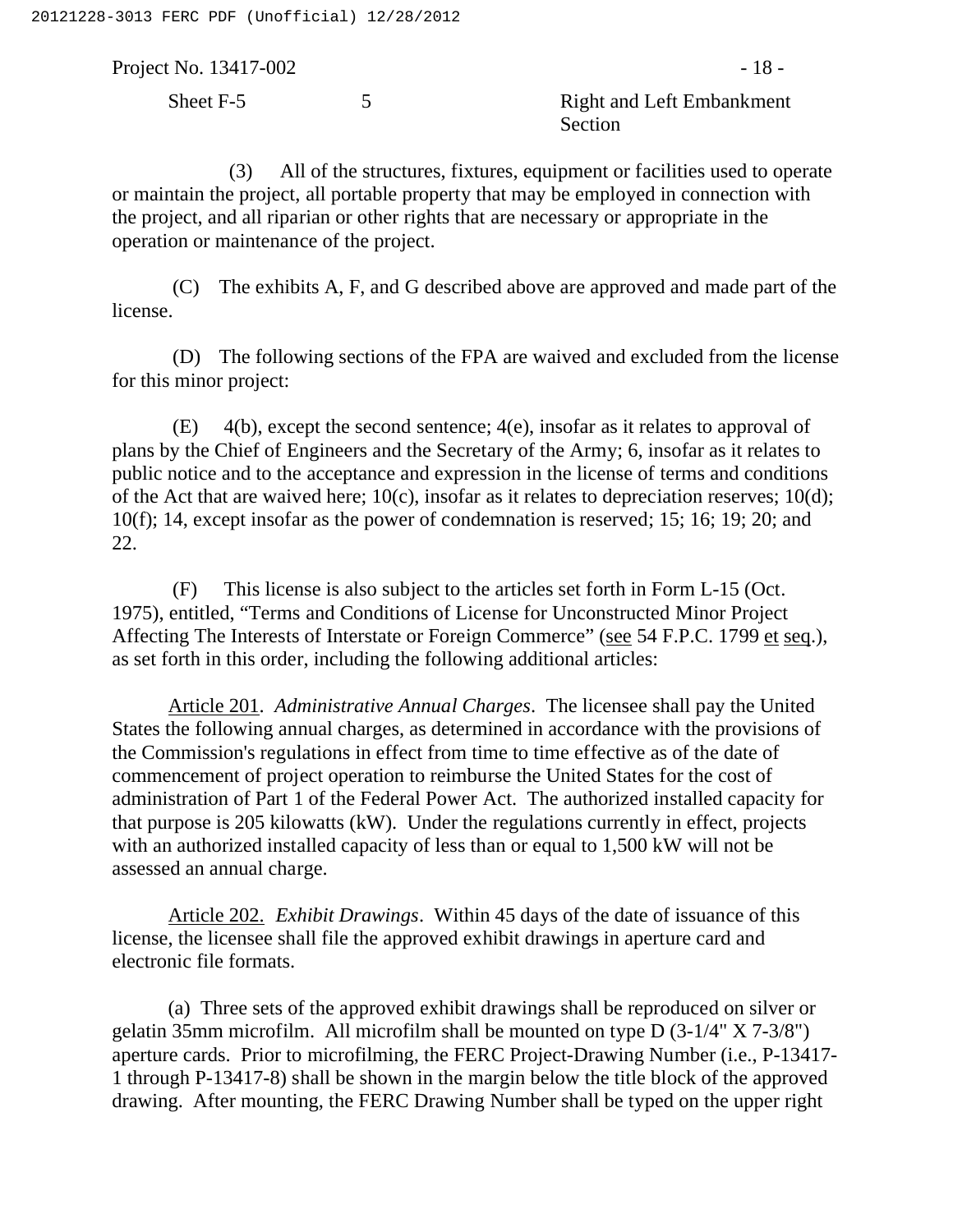Project No. 13417-002 - 19 -

corner of each aperture card. Additionally, the Project Number, FERC Exhibit (i.e., F-1, G-1, etc.), Drawing Title, and date of this license shall be typed on the upper left corner of each aperture card.

Two of the sets of aperture cards shall be filed with the Secretary of the Commission, ATTN: OEP/DHAC. The third set shall be filed with the Commission's Division of Dam Safety and Inspections Chicago Regional Office.

(b) The licensee shall file two separate sets of exhibit drawings in electronic raster format with the Secretary of the Commission, ATTN: OEP/DHAC. A third set shall be filed with the Commission's Division of Dam Safety and Inspections Chicago Regional Office. Exhibit F drawings must be separated from other project exhibits and identified as Critical Energy Infrastructure Information (CEII) material under 18 C.F.R. § 388.113(c) (2012). Each drawing must be a separate electronic file, and the file name shall include: FERC Project-Drawing Number, FERC Exhibit, Drawing Title, date of this license, and file extension in the following format [P-13417-6, G-1, Project Boundary, MM-DD-YYYY.TIF]. Electronic drawings shall meet the following format specification:

IMAGERY – black & white raster file FILE TYPE – Tagged Image File Format, (TIFF) CCITT Group 4 RESOLUTION – 300 dpi desired, (200 dpi min) DRAWING SIZE FORMAT –  $24$ " X 36" (min),  $28$ " X 40" (max) FILE SIZE – less than 1 MB desired

Each Exhibit G drawing that includes the project boundary must contain a minimum of three known reference points (i.e., latitude and longitude coordinates, or state plane coordinates). The points must be arranged in a triangular format for GIS georeferencing the project boundary drawing to the polygon data, and must be based on a standard map coordinate system. The spatial reference for the drawing (i.e., map projection, map datum, and units of measurement) must be identified on the drawing and each reference point must be labeled. In addition, each project boundary drawing must be stamped by a registered land surveyor.

(c) The licensee shall file two separate sets of the project boundary data in a geo-referenced electronic file format (such as ArcView shape files, GeoMedia files, MapInfo files, or a similar GIS format) with the Secretary of the Commission, ATTN: OEP/DHAC. The filing shall include both polygon data and all reference points shown on the individual project boundary drawings. An electronic boundary polygon data file(s) is required for each project development. Depending on the electronic file format, the polygon and point data can be included in a single file with multiple layers. The georeferenced electronic boundary data file must be positionally accurate to  $\pm 40$  feet in order to comply with National Map Accuracy Standards for maps at a 1:24,000 scale. The file name(s) shall include: FERC Project Number, data description, date of this license, and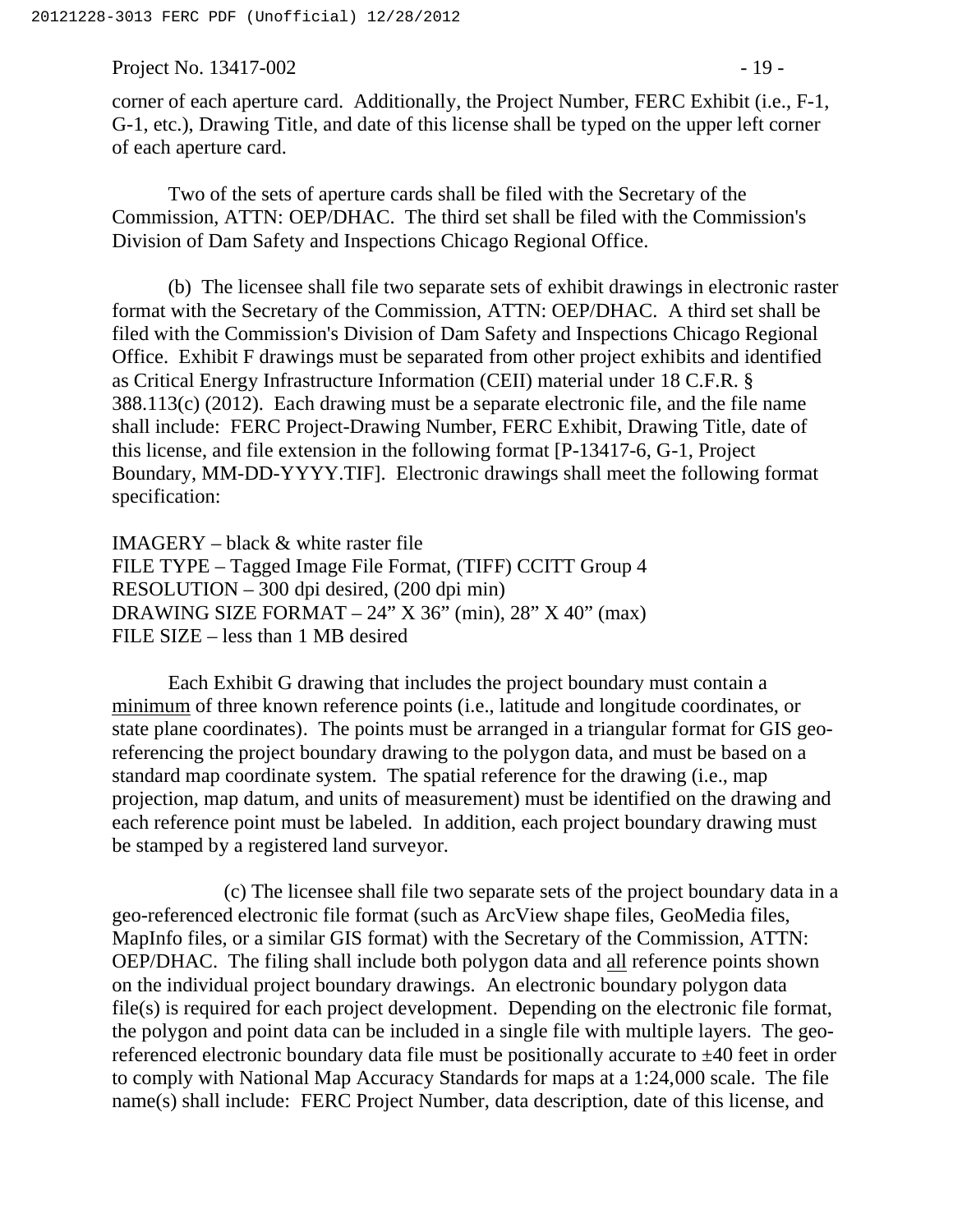Project No. 13417-002 - 20 -

file extension in the following format [P-13417, boundary polygon/or point data, MM-DD-YYYY.SHP]. The data must be accompanied by a separate text file describing the spatial reference for the geo-referenced data: map projection used (i.e., UTM, State Plane, Decimal Degrees, etc.), the map datum (i.e., North American 27, North American 83, etc.), and the units of measurement (i.e., feet, meters, miles, etc.). The text file name shall include: FERC Project Number, data description, date of this license, and file extension in the following format [P-13417, project boundary metadata, MM-DD-YYYY.TXT].

Article 203. *Project Land Rights Progress Report*. No later than four years after license issuance, the licensee shall file a report with the Commission describing the status of acquiring title in fee or the rights for all the lands and project facilities within the project boundary. The report must provide an overview map of each parcel and summary table identifying the licensee's rights over each parcel within the project boundary. The report shall also include specific supporting documentation showing the status of the land rights on all parcels of land within the project boundary that: (1) have been acquired up to the date of filing of the report, including pertinent deeds, lease agreements, and/or bill of sale information that specifically verify the licensee's rights; and (2) the licensee's plan and schedule for acquiring all remaining project lands prior to the five-year deadline, including a history of actions taken, current owner information, the type of ownership to be acquired whether in fee or by easement, and the timeline for completing property acquisition.

Article 204. *Documentation of Project Financing*. At least 90 days before starting construction, the licensee shall file with the Commission, for approval, three copies of the licensee's documentation for the project financing. The documentation must show that the licensee has acquired the funds, or commitment for funds, necessary to construct the project in accordance with this license. The documentation must include, at a minimum, financial statements, including a balance sheet, income statement, and a statement of actual or estimated cash flows over the license term which provide evidence that the licensee has sufficient assets, credit, and projected revenues to cover project construction, operation, and maintenance expenses, and any other estimated project liabilities and expenses.

The financial statements must be prepared in accordance with generally accepted accounting principles and signed by an independent certified public accountant. The licensee shall not commence project construction associated with the project before the filing is approved.

Article 301. *Start of Construction*. The licensee shall commence construction of the project works within two years from the issuance date of the license and shall complete construction of the project within five years from the issuance date of the license.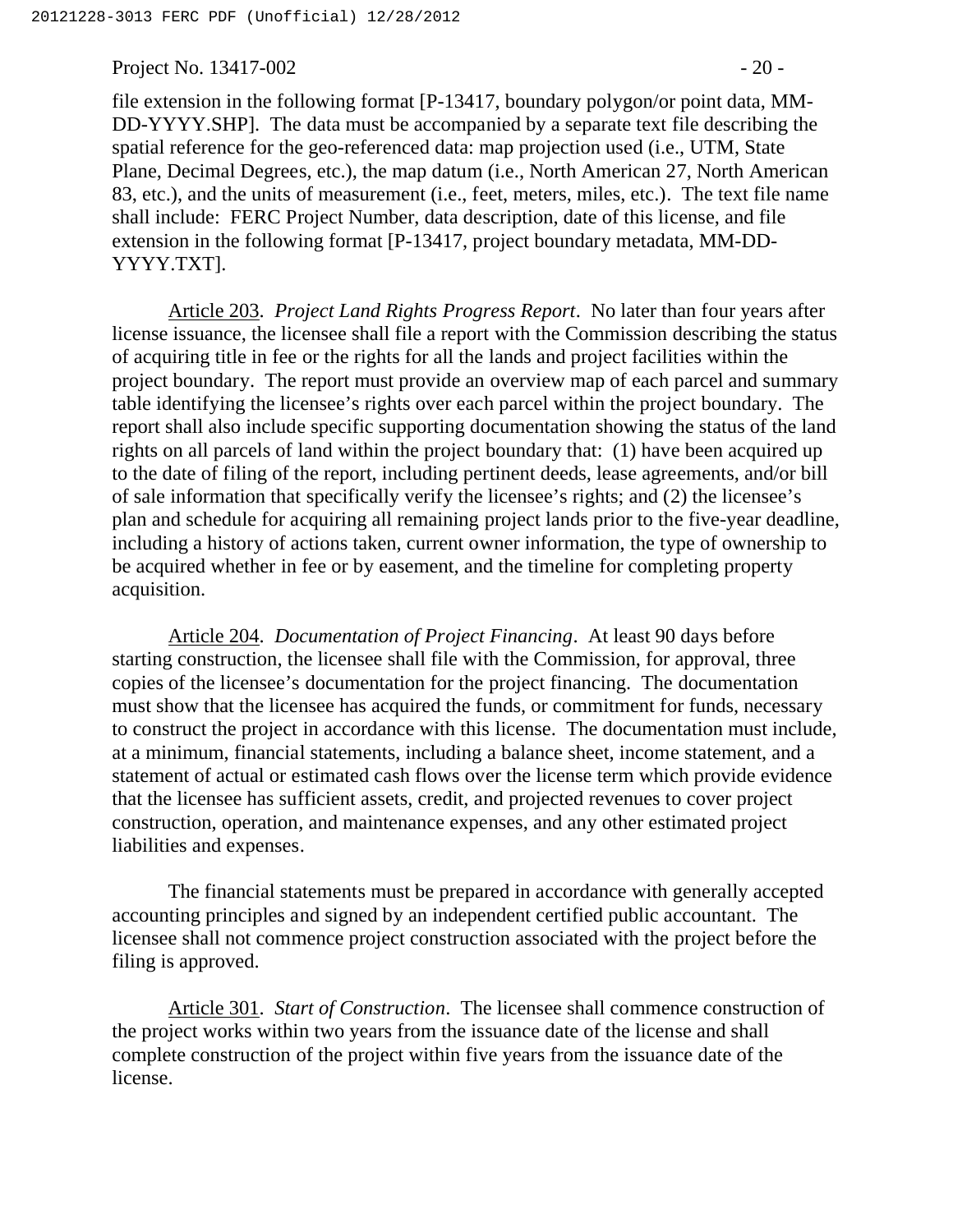#### Project No. 13417-002 - 21 -

Article 302. *Contract Plans and Specifications*. At least 60 days prior to the start of any construction, the licensee shall submit one copy of its plans and specifications and supporting design document to the Commission's Division of Dam Safety and Inspections (D2SI)-Chicago Regional Engineer, and two copies to the Commission (one of these shall be a courtesy copy to the Director, D2SI). The submittal to the D2SI-Chicago Engineer must also include as part of preconstruction requirements: a quality control and inspection program, a temporary construction emergency action plan, and a soil erosion and sediment control plan. The licensee may not begin construction until the D2SI-Chicago Regional Engineer has reviewed and commented on the plans and specifications, determined that all preconstruction requirements have been satisfied, and authorized the start of construction.

The soil erosion and sediment control plan shall include the following: (1) a description of specific best management practices to be used; (2) detailed descriptions and/or drawings showing the location of hay bales, siltation fabric, the cofferdam, staging locations, and spoil pile locations, in the area of disturbance; (3) a description of how construction areas would be restored to their original state, including any plans to revegetate disturbed areas; and (4) a schedule for implementation of the plan and completion of restoration measures, as applicable.

The licensee shall prepare the plan after consultation with the U.S. Fish and Wildlife Service and Wisconsin Department of Natural Resources. The licensee shall include with the plan documentation of consultation, copies of comments and recommendations on the completed plan after it has been prepared and provided to the agencies, and specific descriptions of how the agencies' comments are accommodated by the plan. The licensee shall allow a minimum of 30 days for the agencies to comment and to make recommendations before filing the plan with the Commission. If the licensee does not adopt a recommendation, the filing shall include the licensee's reasons, based on project-specific information.

Article 303. *Cofferdam Construction Drawings and Deep Excavations*. Before starting construction, the licensee shall review and approve the design of contractordesigned cofferdams and deep excavations and shall make sure construction of cofferdams and deep excavations is consistent with the approved design. At least 30 days before starting construction of the cofferdams and deep excavations, the licensee shall submit one copy to the Commission's Division of Dam Safety and Inspections (D2SI)- Chicago Regional Engineer and two copies to the Commission (one of these copies shall be a courtesy copy to the Commission's Director, D2SI), of the approved cofferdam construction drawings and specifications and the letters of approval.

Article 304. *As-built Drawings*. Within 90 days of completion of construction of the facilities authorized by this license, the licensee shall file for Commission approval, revised exhibits A, F, and G, as applicable, to describe and show those project facilities as built. A courtesy copy shall be filed with the Commission's Division of Dam Safety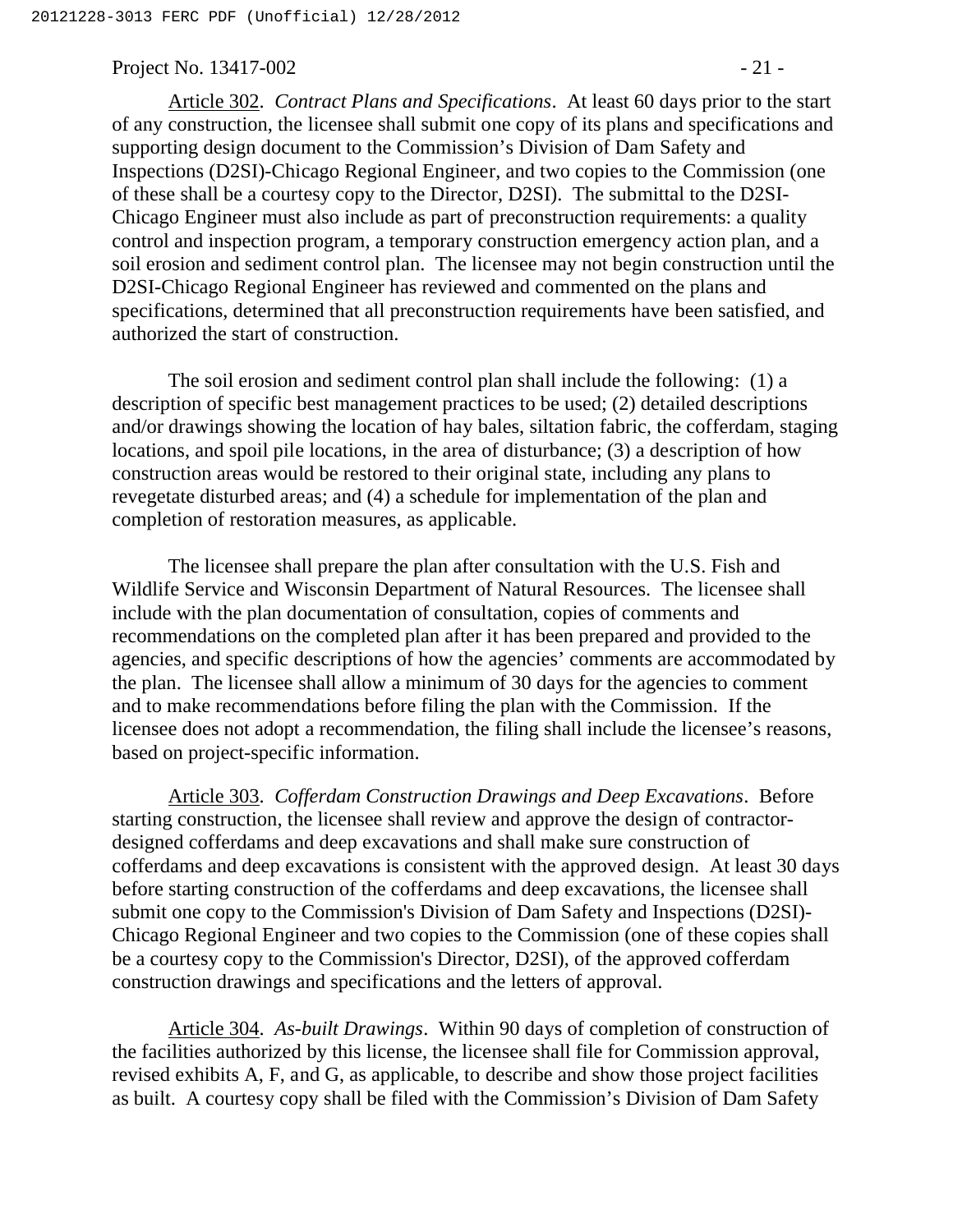Project No. 13417-002 - 22 -

and Inspections (D2SI)-Chicago Regional Engineer; the Director, D2SI; and the Director, Division of Hydropower Administration and Compliance.

Article 305. *Public Safety Plan*. Within 60 days from the issuance date of this order, the licensee shall submit one copy to the Commission's Division of Dam Safety and Inspections (D2SI)-Chicago Regional Engineer and two copies to the Commission (one of these copies shall be a courtesy copy to the Commission's Director, D2SI) of a Public Safety Plan. The plan shall include an evaluation of public safety concerns at the project site, including designated recreation areas, and assess the need for the installation of safety devices or other safety measures. The submitted plan should include a description of all public safety devices and signage, as well as a map showing the location of all public safety measures. For guidance on preparing public safety plans, the licensee can review the *Guidelines for Public Safety at Hydropower Projects* on the FERC website.

Article 306. *Project Modification Resulting from Environmental Requirements*. The planning and design of any permanent or temporary modification which may affect the project works or operations shall be coordinated as early as feasible with the Commission's Division of Dam Safety and Inspections (D2SI)–Chicago Regional Engineer. This includes those modifications resulting from license environmental requirements. The licensee shall notify the D2SI–Chicago Regional Engineer of the proposed modifications at the beginning of the planning and design phase. The schedule is to allow sufficient review time for the Commission to insure that the proposed work does not adversely affect the project works, dam safety, or project operation.

Article 401. *FERC Form 80 Exemption*. Upon the effective date of the license, the licensee is exempt from section 18 C.F.R. § 8.11, the filing of the FERC Form 80 recreation report, for the Angelo Dam Hydropower Project.

Article 402*. Project Operations.* The licensee shall operate the project in a runof-river mode to protect aquatic resources in the La Crosse River. The licensee shall at all times act to minimize the fluctuation of the reservoir surface elevation by maintaining a discharge from the project so that, at any point in time, flows, as measured immediately downstream from the project tailrace, approximate the sum of inflows to the project reservoir. In minimizing the fluctuation of the reservoir surface elevation, the licensee shall at all times to the extent of its control, maintain the reservoir surface elevation between 792.6 and 793.6 feet above mean sea level.

Run-of-river operation may be temporarily modified if required by operating emergencies beyond the control of the licensee, and for short periods upon mutual agreement among the licensee, U.S. Fish and Wildlife Service, and the Wisconsin Department of Natural Resources. If the flow is so modified, the licensee shall notify the Commission as soon as possible, but no later than 10 days after each such incident.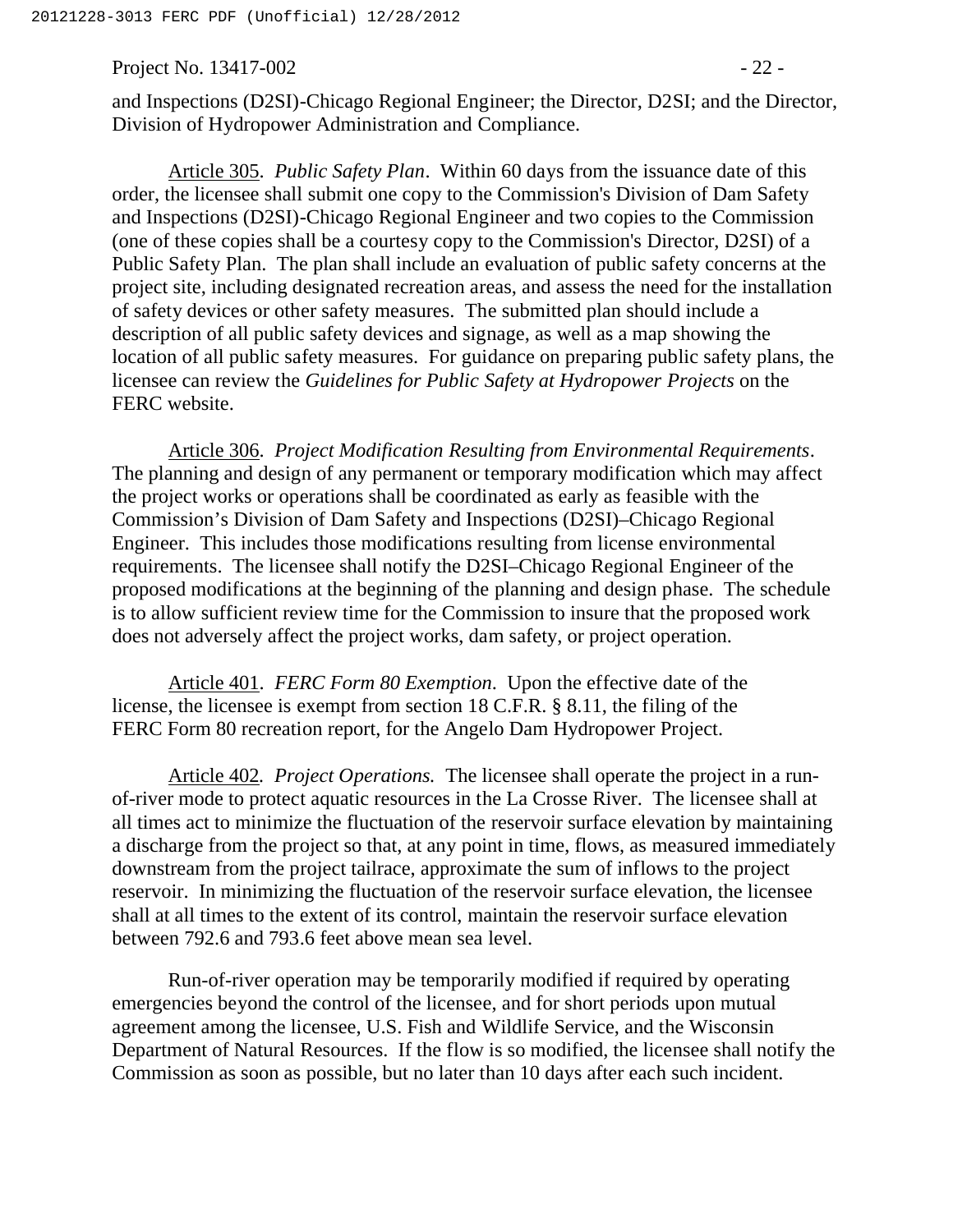#### Project No. 13417-002 - 23 -

Article 403*. Operation Compliance Monitoring Plan.* At least 90 days before the start of project operations, the licensee shall file for Commission approval, an Operation Compliance Monitoring Plan that describes how the licensee will comply with the operational requirements of this license. The plan shall include, but not necessarily be limited to, the following:

(a) a description of the exact location of all gages and/or measuring devices, or techniques that would be used to monitor compliance with Article 402, the procedures for maintaining and calibrating the monitoring equipment, the frequency of recording for each gage and/or measuring device, the protocols or methods to be used for reporting the monitoring data to the Commission, and a monitoring schedule;

- (b) a provision to maintain a log of project operation; and
- (c) an implementation schedule.

The licensee shall prepare the plan after consultation with the U.S. Fish and Wildlife Service and Wisconsin Department of Natural Resources. The licensee shall include with the plan documentation of consultation, copies of comments and recommendations on the completed plan after it has been prepared and provided to the agencies, and specific descriptions of how the agencies' comments are accommodated by the plan. The licensee shall allow a minimum of 30 days for the agencies to comment and to make recommendations before filing the plan with the Commission. If the licensee does not adopt a recommendation, the filing shall include the licensee's reasons, based on project-specific information.

The Commission reserves the right to require changes to the plan. Project operation shall not begin until the licensee is notified by the Commission that the plan and schedule are approved. Upon Commission approval, the licensee shall implement the plan and schedule, including any changes required by the Commission.

Article 404. *Trashrack Design*. At least 90 days before the start of any landclearing or land-disturbing activities, the licensee shall file for Commission approval, detailed design drawings of the licensee's proposed trashrack to reduce fish entrainment together with a schedule to construct/install the trashrack before commercial operation of the project begins.

This filing shall include, but not be limited to: (1) specifications of the size of the openings between the trashrack bars (not to exceed 2 inches); (2) specifications for the maximum approach velocity (not to exceed 2 feet per second); and (3) a description of the methods and a schedule for installing the trashrack.

The licensee shall prepare the drawings and schedule after consultation with U.S. Fish and Wildlife Service and the Wisconsin Department of Natural Resources. The licensee shall include with the drawings and schedule documentation of consultation,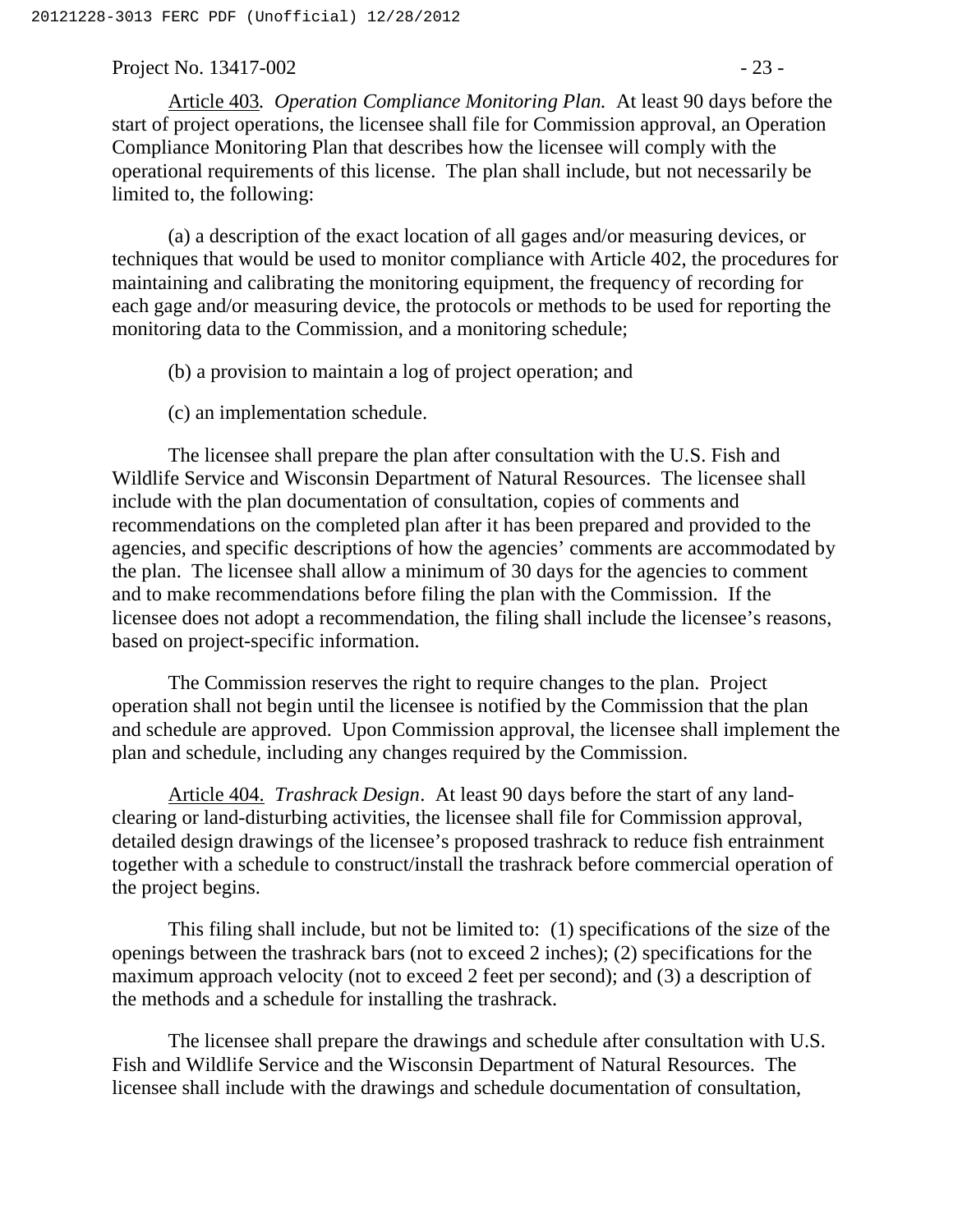Project No. 13417-002 - 24 -

copies of agency comments and recommendations on the drawings and schedule after they have been prepared and provided to the agencies, and specific descriptions of how the agencies' comments are accommodated by the licensee's drawings. The licensee shall allow a minimum of 30 days for the agencies to comment and to make recommendations before filing the drawings and schedule with the Commission. If the licensee does not adapt a recommendation, the filing shall include the licensee's reasons, based on project-specific information.

The Commission reserves the right to require changes to the drawings and schedule. Land-clearing or land-disturbing activities shall not begin until the license is notified by the Commission that the filing is approved. Upon Commission approval, the licensee shall implement the proposal, including any changes required by the Commission.

Article 405. *Reservation of Authority to Prescribe Fishways.* Authority is reserved to the Commission to require the licensee to construct, operate, and maintain, or to provide for construction, operation, and maintenance of such fishways as may be prescribed by the Secretary of the Interior pursuant to section 18 of the Federal Power Act.

Article 406. *Programmatic Agreement and Historic Properties Management Plan.* The licensee shall implement the *Programmatic Agreement Among the Federal Energy Regulatory Commission, Advisory Council on Historic Preservation, the State of Wisconsin, State Historic Preservation Officer, and the State of Michigan, State Historic Preservation Officer for Managing Historic Properties that may be Affected by New and Amended Licenses Issuing for Continued Operation of Hydroelectric Projects in the State of Wisconsin and Adjacent Portions of the State of Michigan*, executed on December 16, 1993, and including, but not limited to, the *Cultural Resource Management Plan for the Proposed Licensing of the Angelo Dam Hydroelectric Facility in Angelo Township, Monroe County, Wisconsin, FERC Project 13417* (HPMP), filed on October 21, 2011, and amended by letter filed on June 14, 2012. In the event that the Programmatic Agreement is terminated, the licensee shall continue to implement the provisions of its approved HPMP. The Commission reserves the authority to require changes to the HPMP at any time during the term of the license.

Article 407. *Use and Occupancy*. (a) In accordance with the provisions of this article, the licensee shall have the authority to grant permission for certain types of use and occupancy of project lands and waters and to convey certain interests in project lands and waters for certain types of use and occupancy, without prior Commission approval. The licensee may exercise the authority only if the proposed use and occupancy is consistent with the purposes of protecting and enhancing the scenic, recreational, and other environmental values of the project. For those purposes, the licensee shall also have continuing responsibility to supervise and control the use and occupancies for which it grants permission, and to monitor the use of, and ensure compliance with the covenants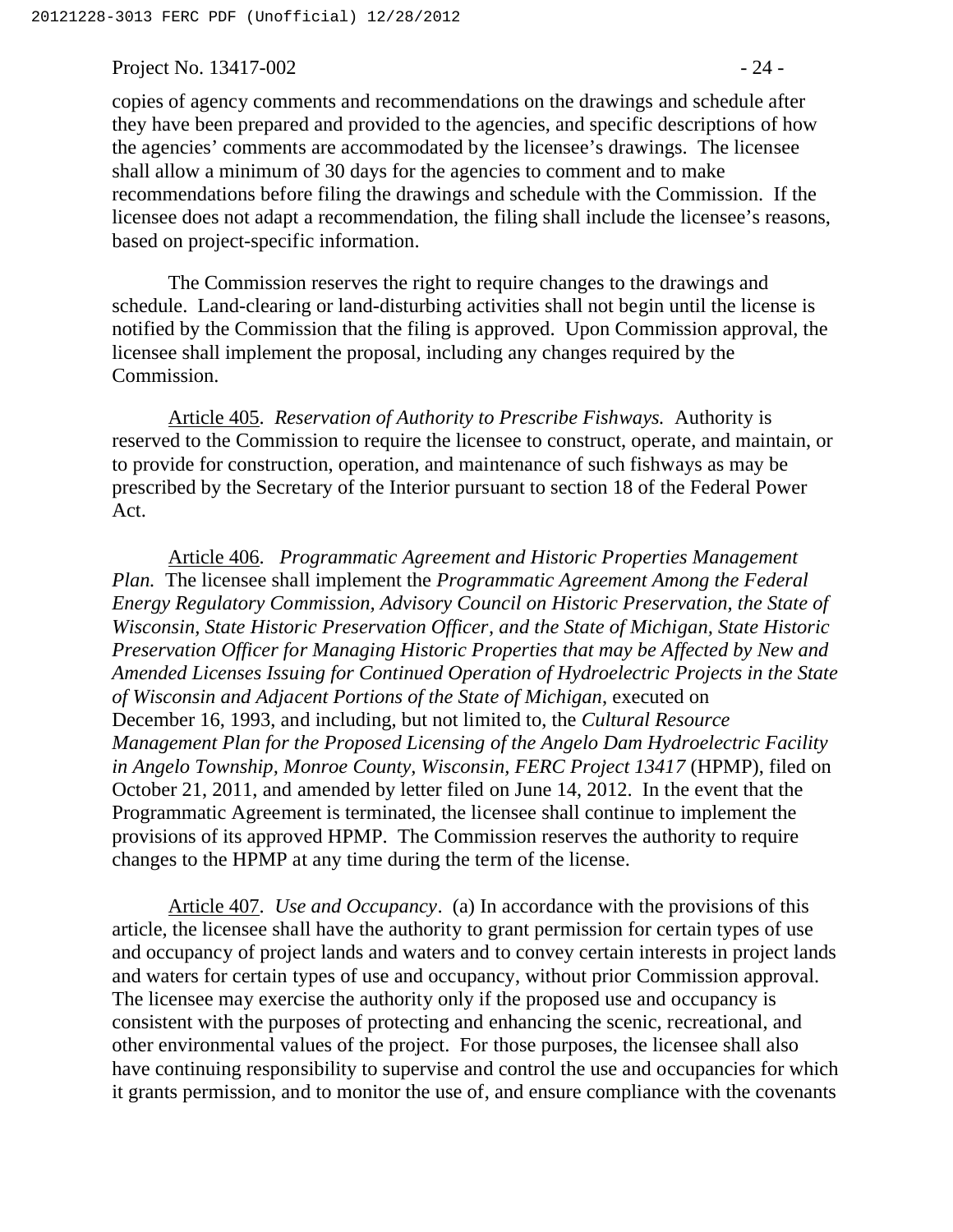Project No. 13417-002 - 25 -

of the instrument of conveyance for, any interests that it has conveyed, under this article. If a permitted use and occupancy violates any condition of this article or any other condition imposed by the licensee for protection and enhancement of the project's scenic, recreational, or other environmental values, or if a covenant of a conveyance made under the authority of this article is violated, the licensee shall take any lawful action necessary to correct the violation. For a permitted use or occupancy, that action includes, if necessary, canceling the permission to use and occupy the project lands and waters and requiring the removal of any non-complying structures and facilities.

(b) The type of use and occupancy of project lands and waters for which the licensee may grant permission without prior Commission approval are: (1) landscape plantings; (2) non-commercial piers, landings, boat docks, or similar structures and facilities that can accommodate no more than 10 water craft at a time and where said facility is intended to serve single-family type dwellings; (3) embankments, bulkheads, retaining walls, or similar structures for erosion control to protect the existing shoreline; and (4) food plots and other wildlife enhancement. To the extent feasible and desirable to protect and enhance the project's scenic, recreational, and other environmental values, the licensee shall require multiple use and occupancy of facilities for access to project lands or waters. The licensee shall also ensure, to the satisfaction of the Commission's authorized representative, that the use and occupancies for which it grants permission are maintained in good repair and comply with applicable state and local health and safety requirements. Before granting permission for construction of bulkheads or retaining walls, the licensee shall: (1) inspect the site of the proposed construction, (2) consider whether the planting of vegetation or the use of riprap would be adequate to control erosion at the site, and (3) determine that the proposed construction is needed and would not change the basic contour of the impoundment shoreline. To implement this paragraph (b), the licensee may, among other things, establish a program for issuing permits for the specified types of use and occupancy of project lands and waters, which may be subject to the payment of a reasonable fee to cover the licensee's costs of administering the permit program. The Commission reserves the right to require the licensee to file a description of its standards, guidelines, and procedures for implementing this paragraph (b) and to require modification of those standards, guidelines, or procedures.

(c) The licensee may convey easements or rights-of-way across, or leases of project lands for: (1) replacement, expansion, realignment, or maintenance of bridges or roads where all necessary state and federal approvals have been obtained; (2) storm drains and water mains; (3) sewers that do not discharge into project waters; (4) minor access roads; (5) telephone, gas, and electric utility distribution lines; (6) non-project overhead electric transmission lines that do not require erection of support structures within the project boundary; (7) submarine, overhead, or underground major telephone distribution cables or major electric distribution lines (69-kV or less); and (8) water intake or pumping facilities that do not extract more than one million gallons per day from a project impoundment. No later than January 31 of each year, the licensee shall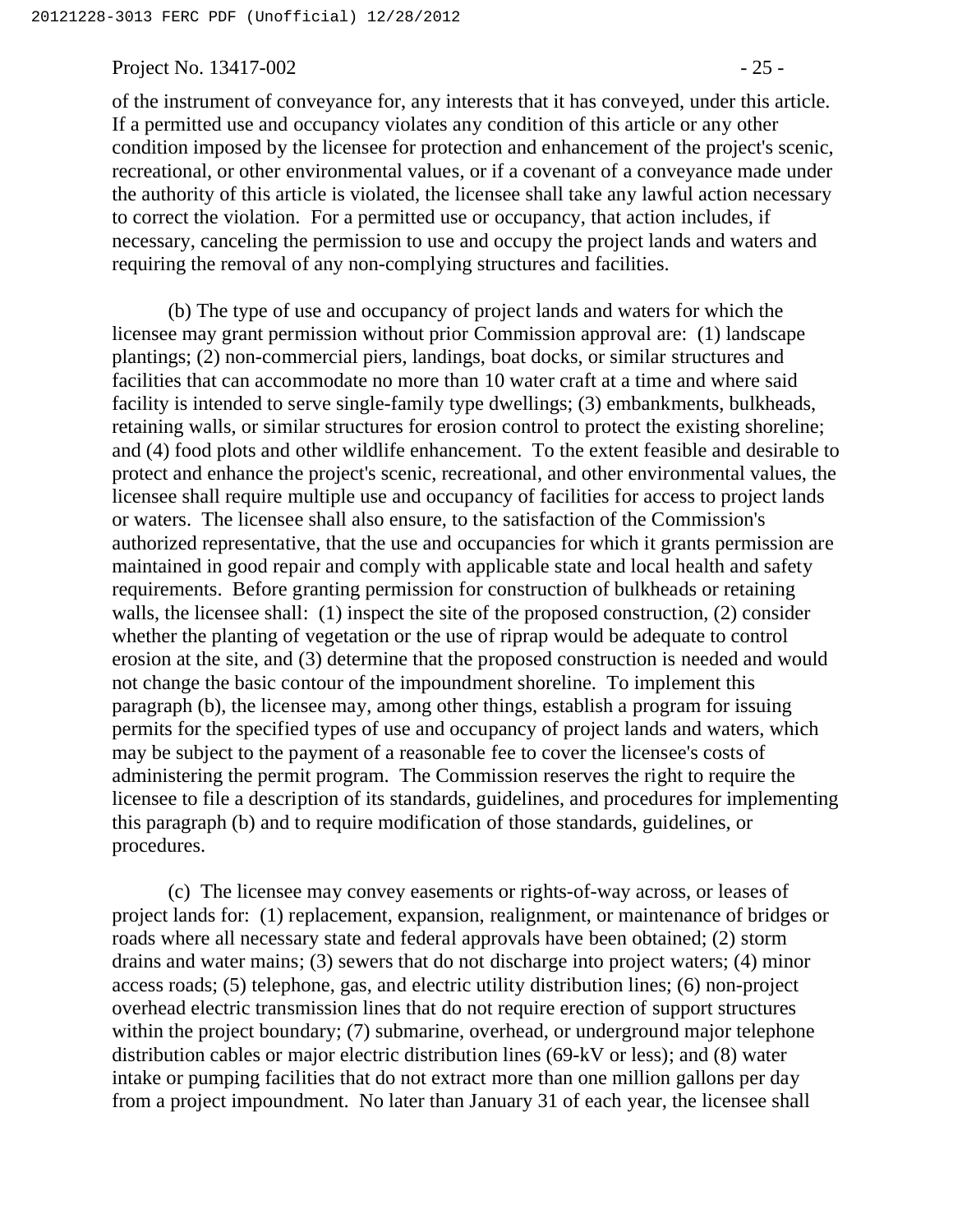Project No. 13417-002 - 26 -

file three copies of a report briefly describing for each conveyance made under this paragraph (c) during the prior calendar year, the type of interest conveyed, the location of the lands subject to the conveyance, and the nature of the use for which the interest was conveyed.

(d) The licensee may convey fee title to, easements or rights-of-way across, or leases of project lands for: (1) construction of new bridges or roads for which all necessary state and federal approvals have been obtained; (2) sewer or effluent lines that discharge into project waters, for which all necessary federal and state water quality certification or permits have been obtained; (3) other pipelines that cross project lands or waters but do not discharge into project waters; (4) non-project overhead electric transmission lines that require erection of support structures within the project boundary, for which all necessary federal and state approvals have been obtained; (5) private or public marinas that can accommodate no more than 10 water craft at a time and are located at least one-half mile (measured over project waters) from any other private or public marina; (6) recreational development consistent with an approved report on recreational resources of an Exhibit E; and (7) other uses, if: (i) the amount of land conveyed for a particular use is five acres or less; (ii) all of the land conveyed is located at least 75 feet, measured horizontally, from project waters at normal surface elevation; and (iii) no more than 50 total acres of project lands for each project development are conveyed under this clause (d)(7) in any calendar year. At least 60 days before conveying any interest in project lands under this paragraph (d), the licensee must submit a letter to the Director, Office of Energy Projects, stating its intent to convey the interest and briefly describing the type of interest and location of the lands to be conveyed (a marked Exhibit G map may be used), the nature of the proposed use, the identity of any federal or state agency official consulted, and any federal or state approvals required for the proposed use. Unless the Director, within 45 days from the filing date, requires the licensee to file an application for prior approval, the licensee may convey the intended interest at the end of that period.

(e) The following additional conditions apply to any intended conveyance under paragraph (c) or (d) of this article:

(1) Before conveying the interest, the licensee shall consult with federal and state fish and wildlife or recreation agencies, as appropriate, and the State Historic Preservation Officer.

(2) Before conveying the interest, the licensee shall determine that the proposed use of the lands to be conveyed is not inconsistent with any approved report on recreational resources of an Exhibit E; or, if the project does not have an approved report on recreational resources, that the lands to be conveyed do not have recreational value.

(3) The instrument of conveyance must include the following covenants running with the land: (i) the use of the lands conveyed shall not endanger health, create a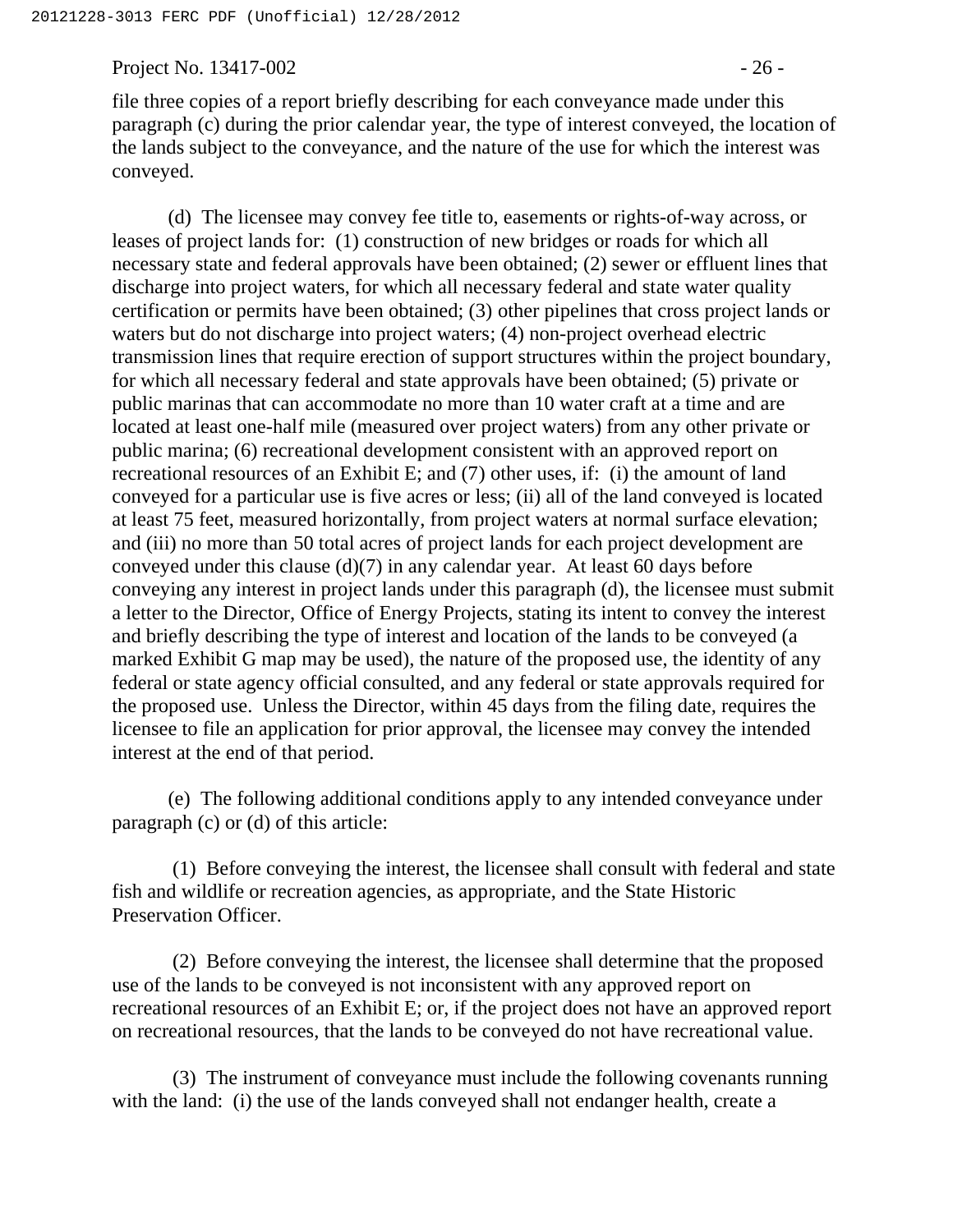Project No. 13417-002 - 27 -

nuisance, or otherwise be incompatible with overall project recreational use; (ii) the grantee shall take all reasonable precautions to ensure that the construction, operation, and maintenance of structures or facilities on the conveyed lands will occur in a manner that will protect the scenic, recreational, and environmental values of the project; and (iii) the grantee shall not unduly restrict public access to project waters.

(4) The Commission reserves the right to require the licensee to take reasonable remedial action to correct any violation of the terms and conditions of this article, for the protection and enhancement of the project's scenic, recreational, and other environmental values.

(f) The conveyance of an interest in project lands under this article does not in itself change the project boundaries. The project boundaries may be changed to exclude land conveyed under this article only upon approval of revised Exhibit G drawings (project boundary maps) reflecting exclusion of that land. Lands conveyed under this article will be excluded from the project only upon a determination that the lands are not necessary for project purposes, such as operation and maintenance, flowage, recreation, public access, protection of environmental resources, and shoreline control, including shoreline aesthetic values. Absent extraordinary circumstances, proposals to exclude lands conveyed under this article from the project shall be consolidated for consideration when revised Exhibit G drawings would be filed for approval for other purposes.

(g) The authority granted to the licensee under this article shall not apply to any part of the public lands and reservations of the United States included within the project boundary.

(G) The licensee shall serve copies of any Commission filing required by this order on any entity specified in the order to be consulted on matters relating to that filing. Proof of service on these entities must accompany the filing with the Commission.

(H) This order constitutes final agency action. Any party may file a request for rehearing of this order within 30 days from the date of its issuance, as provided in section 313(a) of the FPA, 16 U.S.C. § 8251 (2006), and section 385.713 of the Commission's regulations, 18 C.F.R. § 385.713 (2012). The filing of a request for rehearing does not operate as a stay of the effective date of this license or of any date specified in this order. The licensee's failure to file a request for rehearing shall constitute acceptance of this order.

> Jeff C. Wright **Director** Office of Energy Projects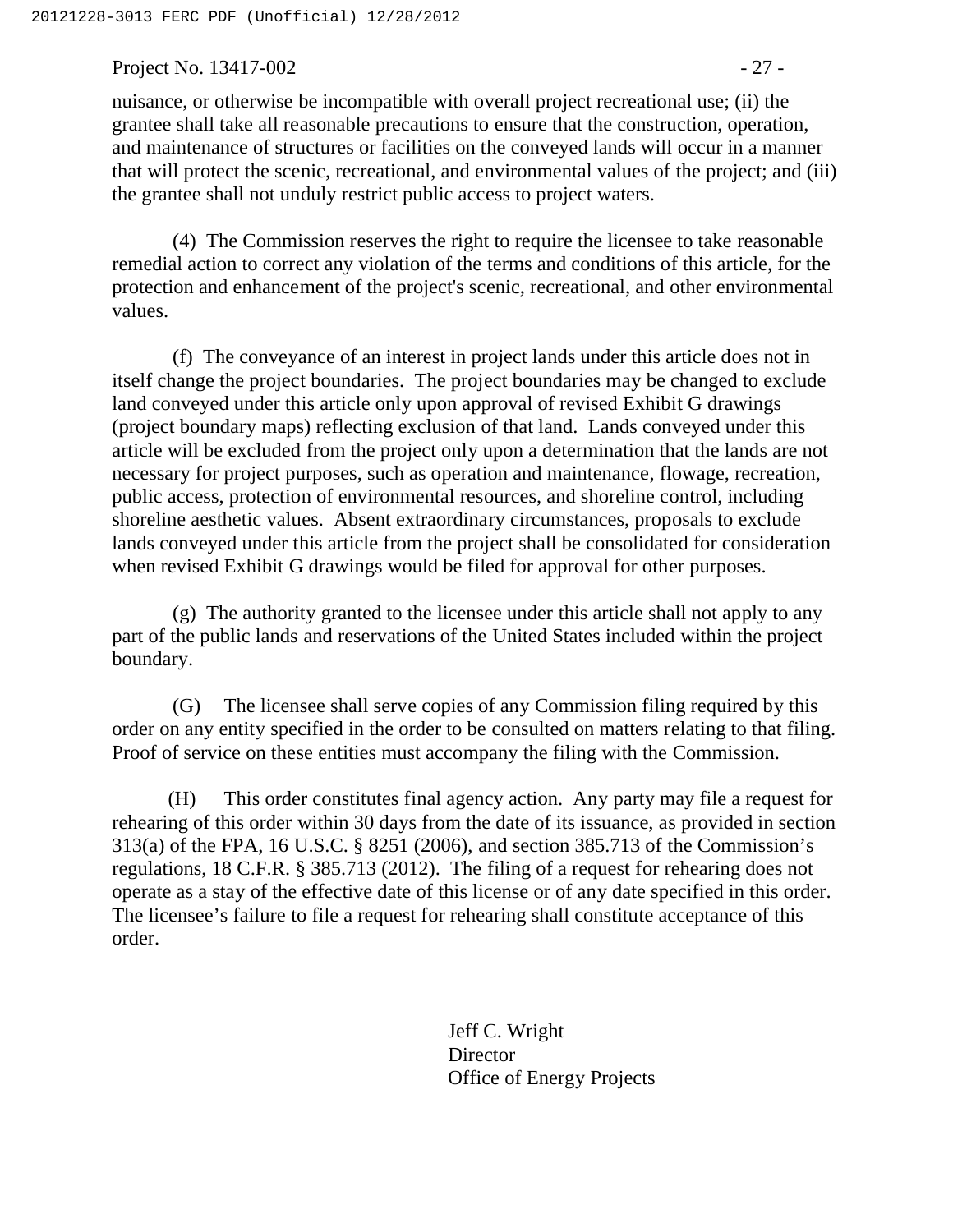Project No. 13417-002 - 28 -

**Form L-15**  (October, 1975)

### **FEDERAL ENERGY REGULATORY COMMISSION**

### **TERMS AND CONDITIONS OF LICENSE FOR UNCONSTRUCTED MINOR PROJECT AFFECTING THE INTERESTS OF INTERSTATE OR FOREIGN COMMERCE**

**Article 1**. The entire project, as described in this order of the Commission, shall be subject to all of the provisions, terms, and conditions of the license.

**Article 2.** No substantial change shall be made in the maps, plans, specifications, and statements described and designated as exhibits and approved by the Commission in its order as a part of the license until such change shall have been approved by the Commission: Provided, however, That if the Licensee or the Commission deems it necessary or desirable that said approved exhibits, or any of them, be changed, there shall be submitted to the Commission for approval a revised, or additional exhibit or exhibits covering the proposed changes which, upon approval by the Commission, shall become a part of the license and shall supersede, in whole or in part, such exhibit or exhibits theretofore made a part of the license as may be specified by the Commission.

**Article 3**. The project works shall be constructed in substantial conformity with the approved exhibits referred to in Article 2 herein or as changed in accordance with the provisions of said article. Except when emergency shall require for the protection of navigation, life, health, or property, there shall not be made without prior approval of the Commission any substantial alteration or addition not in conformity with the approved plans to any dam or other project works under the license or any substantial use of project lands and waters not authorized herein; and any emergency alteration, addition, or use so made shall thereafter be subject to such modification and change as the Commission may direct. Minor changes in project works, or in uses of project lands and waters, or divergence from such approved exhibits may be made if such changes will not result in a decrease in efficiency, in a material increase in cost, in an adverse environmental impact, or in impairment of the general scheme of development; but any of such minor changes made without the prior approval of the Commission, which in its judgment have produced or will produce any of such results, shall be subject to such alteration as the Commission may direct.

Upon the completion of the project, or at such other time as the Commission may direct, the Licensee shall submit to the Commission for approval revised exhibits insofar as necessary to show any divergence from or variations in the project area and project boundary as finally located or in the project works as actually constructed when compared with the area and boundary shown and the works described in the license or in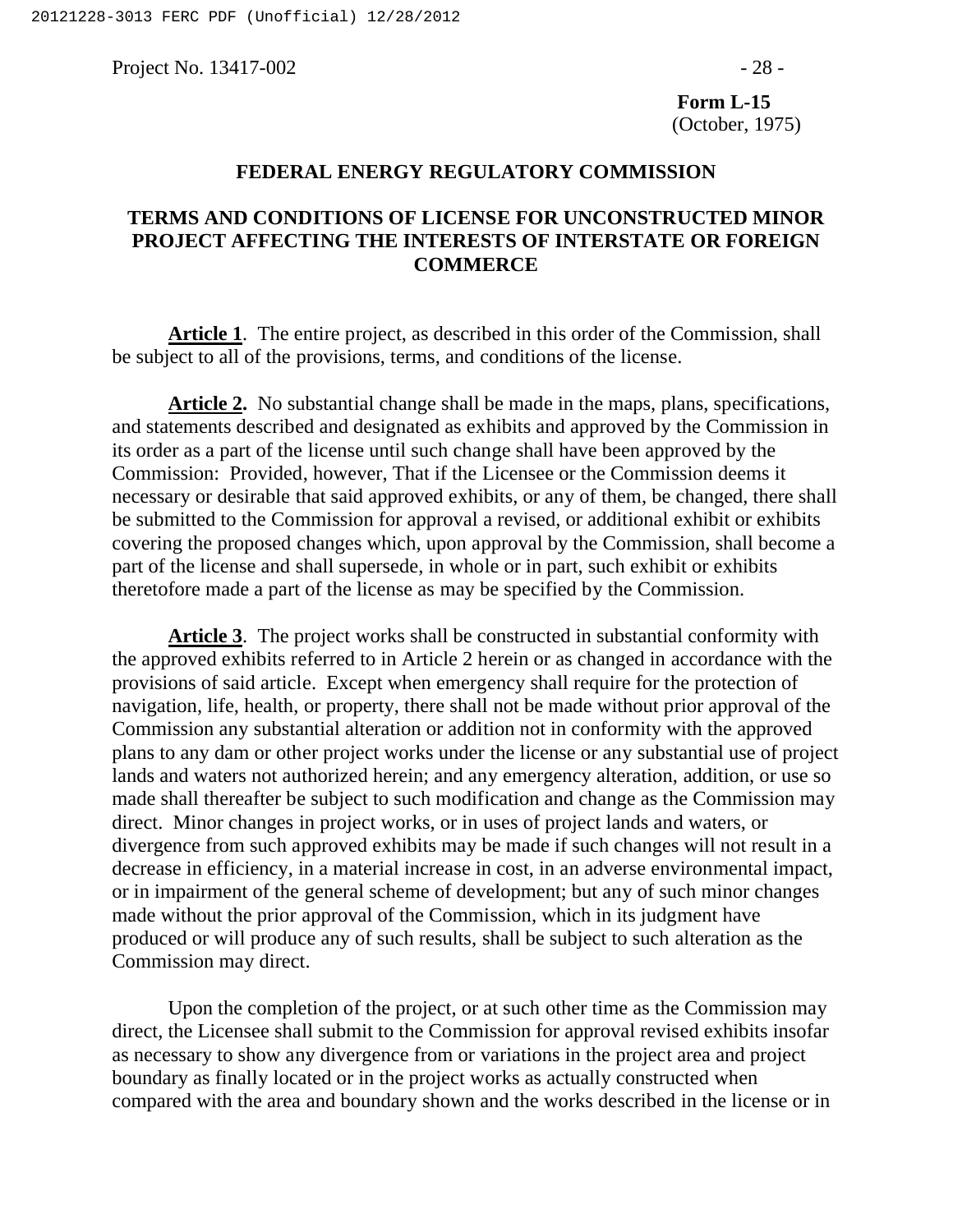Project No. 13417-002 - 29 -

the exhibits approved by the Commission, together with a statement in writing setting forth the reasons which in the opinion of the Licensee necessitated or justified variation in or divergence from the approved exhibits. Such revised exhibits shall, if and when approved by the Commission, be made a part of the license under the provisions of Article 2 hereof.

**Article 4**. The construction, operation, and maintenance of the project and any work incidental to additions or alterations shall be subject to the inspection and supervision of the Regional Engineer, Federal Energy Regulatory Commission, in the region wherein the project is located, or of such other officer or agent as the Commission may designate, who shall be the authorized representative of the Commission for such purposes. The Licensee shall cooperate fully with said representative and shall furnish him a detailed program of inspection by the Licensee that will provide for an adequate and qualified inspection force for construction of the project and for any subsequent alterations to the project. Construction of the project works or any features or alteration thereof shall not be initiated until the program of inspection for the project works or any such feature thereof has been approved by said representative. The Licensee shall also furnish to said representative such further information as he may require concerning the construction, operation, and maintenance of the project, and of any alteration thereof, and shall notify him of the date upon which work will begin, as far in advance thereof as said representative may reasonably specify, and shall notify him promptly in writing of any suspension of work for a period of more than one week, and of its resumption and completion. The Licensee shall allow said representative and other officers or employees of the United States, showing proper credentials, free and unrestricted access to, through, and across the project lands and project works in the performance of their official duties. The Licensee shall comply with such rules and regulations of general or special applicability as the Commission may prescribe from time to time for the protection of life, health, or property.

**Article 5.** The Licensee, within five years from the date of issuance of the license, shall acquire title in fee or the right to use in perpetuity all lands, other than lands of the United States, necessary or appropriate for the construction, maintenance, and operation of the project. The Licensee or its successors and assigns shall, during the period of the license, retain the possession of all project property covered by the license as issued or as later amended, including the project area, the project works, and all franchises, easements, water rights, and rights of occupancy and use; and none of such properties shall be voluntarily sold, leased, transferred, abandoned, or otherwise disposed of without the prior written approval of the Commission, except that the Licensee may lease or otherwise dispose of interests in project lands or property without specific written approval of the Commission pursuant to the then current regulations of the Commission. The provisions of this article are not intended to prevent the abandonment or the retirement from service of structures, equipment, or other project works in connection with replacements thereof when they become obsolete, inadequate, or inefficient for further service due to wear and tear; and mortgage or trust deeds or judicial sales made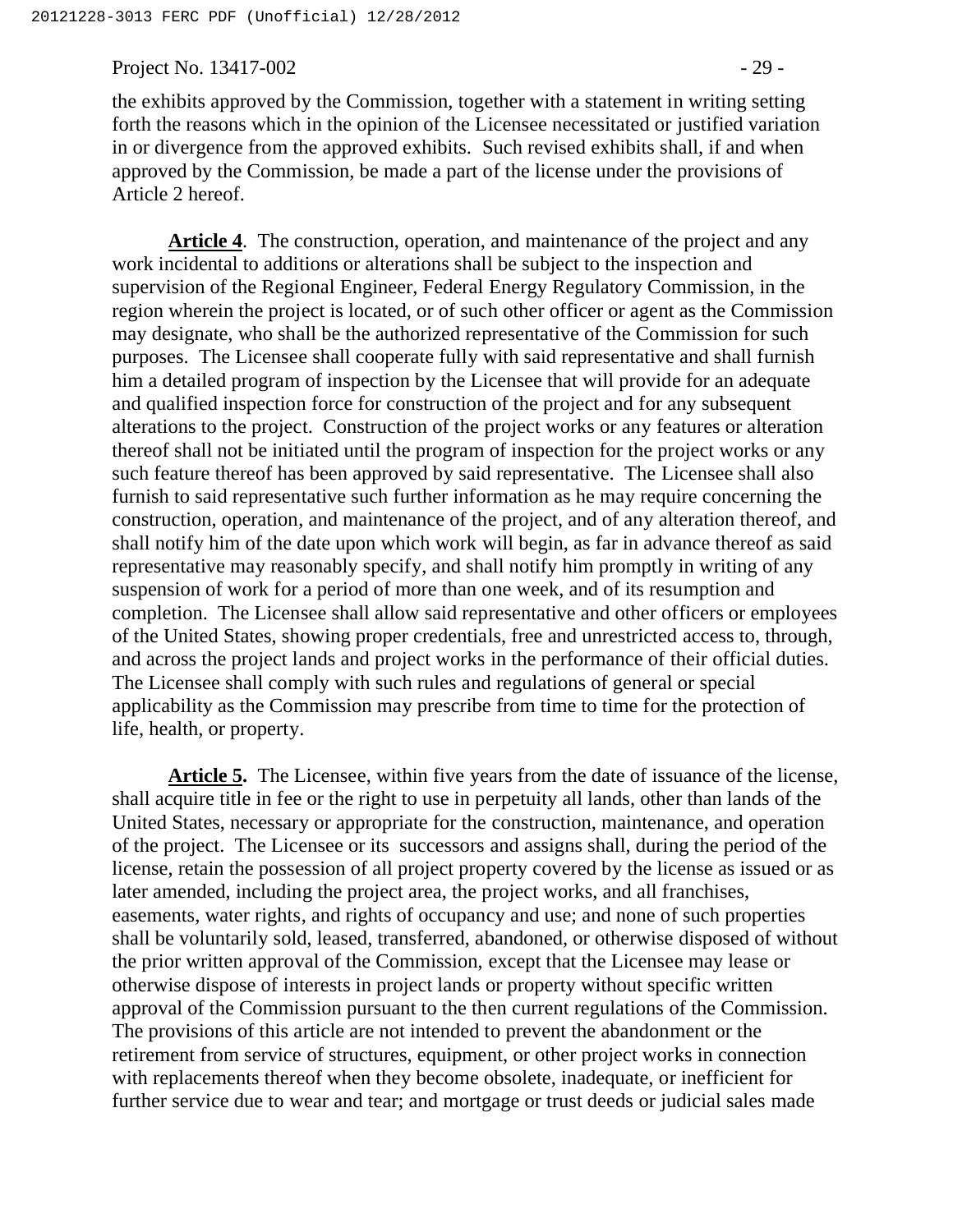Project No. 13417-002 - 30 -

thereunder, or tax sales, shall not be deemed voluntary transfers within the meaning of this article.

**Article 6.** The Licensee shall install and thereafter maintain gages and streamgaging stations for the purpose of determining the stage and flow of the stream or streams on which the project is located, the amount of water held in and withdrawn from storage, and the effective head on the turbines; shall provide for the required reading of such gages and for the adequate rating of such stations; and shall install and maintain standard meters adequate for the determination of the amount of electric energy generated by the project works. The number, character, and location of gages, meters, or other measuring devices, and the method of operation thereof, shall at all times be satisfactory to the Commission or its authorized representative. The Commission reserves the right, after notice and opportunity for hearing, to require such alterations in the number, character, and location of gages, meters, or other measuring devices, and the method of operation thereof, as are necessary to secure adequate determinations. The installation of gages, the rating of said stream or streams, and the determination of the flow thereof, shall be under the supervision of, or in cooperation with, the District Engineer of the United States Geological Survey having charge of stream-gaging operations in the region of the project, and the Licensee shall advance to the United States Geological Survey the amount of funds estimated to be necessary for such supervision, or cooperation for such periods as may be mutually agreed upon. The Licensee shall keep accurate and sufficient records of the foregoing determinations to the satisfaction of the Commission, and shall make return of such records annually at such time and in such form as the Commission may prescribe.

**Article 7**. The Licensee shall, after notice and opportunity for hearing, install additional capacity or make other changes in the project as directed by the Commission, to the extent that it is economically sound and in the public interest to do so.

**Article 8**. The Licensee shall, after notice and opportunity for hearing, coordinate the operation of the project, electrically and hydraulically, with such other projects or power systems and in such manner as the Commission may direct in the interest of power and other beneficial public uses of water resources, and on such conditions concerning the equitable sharing of benefits by the Licensee as the Commission may order.

**Article 9**. The operations of the Licensee, so far as they affect the use, storage and discharge from storage of waters affected by the license, shall at all times be controlled by such reasonable rules and regulations as the Commission may prescribe for the protection of life, health, and property, and in the interest of the fullest practicable conservation and utilization of such waters for power purposes and for other beneficial public uses, including recreational purposes, and the Licensee shall release water from the project reservoir at such rate in cubic feet per second, or such volume in acre-feet per specified period of time, as the Commission may prescribe for the purposes hereinbefore mentioned.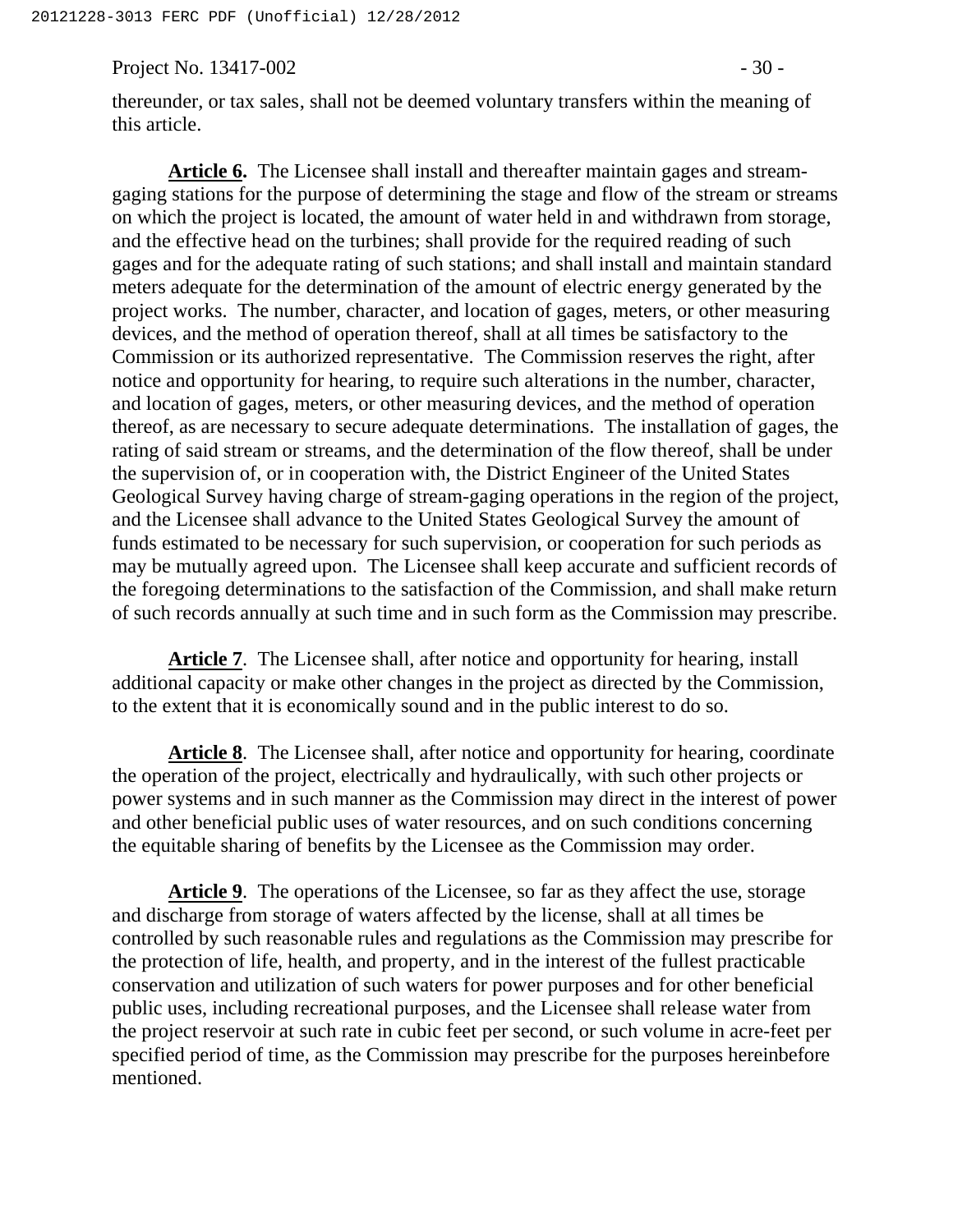#### Project No. 13417-002 - 31 -

**Article 10**. On the application of any person, association, corporation, Federal agency, State or municipality, the Licensee shall permit such reasonable use of its reservoir or other project properties, including works, lands and water rights, or parts thereof, as may be ordered by the Commission, after notice and opportunity for hearing, in the interests of comprehensive development of the waterway or waterways involved and the conservation and utilization of the water resources of the region for water supply or for the purposes of steam-electric, irrigation, industrial, municipal or similar uses. The Licensee shall receive reasonable compensation for use of its reservoir or other project properties or parts thereof for such purposes, to include at least full reimbursement for any damages or expenses which the joint use causes the Licensee to incur. Any such compensation shall be fixed by the Commission either by approval of an agreement between the Licensee and the party or parties benefiting or after notice and opportunity for hearing. Applications shall contain information in sufficient detail to afford a full understanding of the proposed use, including satisfactory evidence that the applicant possesses necessary water rights pursuant to applicable State law, or a showing of cause why such evidence cannot concurrently be submitted, and a statement as to the relationship of the proposed use to any State or municipal plans or orders which may have been adopted with respect to the use of such waters.

**Article 11**. The Licensee shall, for the conservation and development of fish and wildlife resources, construct, maintain, and operate, or arrange for the construction, maintenance, and operation of such reasonable facilities, and comply with such reasonable modifications of the project structures and operation, as may be ordered by the Commission upon its own motion or upon the recommendation of the Secretary of the Interior or the fish and wildlife agency or agencies of any State in which the project or a part thereof is located, after notice and opportunity for hearing.

**Article 12**. Whenever the United States shall desire, in connection with the project, to construct fish and wildlife facilities or to improve the existing fish and wildlife facilities at its own expense, the Licensee shall permit the United States or its designated agency to use, free of cost, such of the Licensee's lands and interests in lands, reservoirs, waterways and project works as may be reasonably required to complete such facilities or such improvements thereof. In addition, after notice and opportunity for hearing, the Licensee shall modify the project operation as may be reasonably prescribed by the Commission in order to permit the maintenance and operation of the fish and wildlife facilities constructed or improved by the United States under the provisions of this article. This article shall not be interpreted to place any obligation on the United States to construct or improve fish and wildlife facilities or to relieve the Licensee of any obligation under this license.

**Article 13**. So far as is consistent with proper operation of the project, the Licensee shall allow the public free access, to a reasonable extent, to project waters and adjacent project lands owned by the Licensee for the purpose of full public utilization of such lands and waters for navigation and for outdoor recreational purposes, including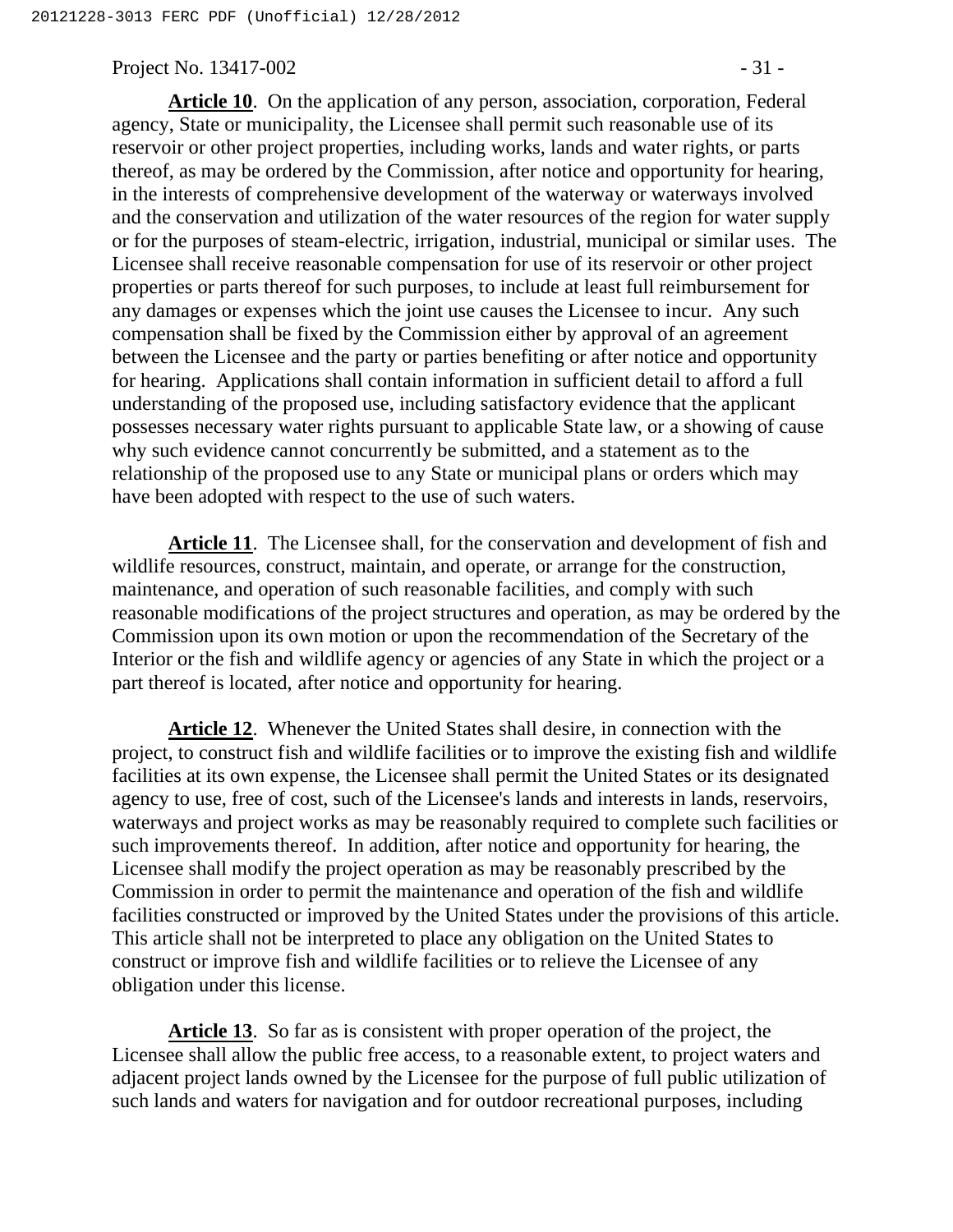Project No. 13417-002 - 32 -

fishing and hunting: Provided, That the Licensee may reserve from public access such portions of the project waters, adjacent lands, and project facilities as may be necessary for the protection of life, health, and property.

**Article 14**. In the construction, maintenance, or operation of the project, the Licensee shall be responsible for, and shall take reasonable measures to prevent, soil erosion on lands adjacent to streams or other waters, stream sedimentation, and any form of water or air pollution. The Commission, upon the request or upon its own motion, may order the Licensee to take such measures as the Commission finds to be necessary for these purposes, after notice and opportunity for hearing.

**Article 15**. The Licensee shall consult with the appropriate State and Federal agencies and, within one year of the date of issuance of this license, shall submit for Commission approval a plan for clearing the reservoir area. Further, the Licensee shall clear and keep clear to an adequate width lands along open conduits and shall dispose of all temporary structures, unused timber, brush, refuse, or other material unnecessary for the purposes of the project which results from the clearing of lands or from the maintenance or alteration of the project works. In addition, all trees along the periphery of project reservoirs which may die during operations of the project shall be removed. Upon approval of the clearing plan all clearing of the lands and disposal of the unnecessary material shall be done with due diligence and to the satisfaction of the authorized representative of the Commission and in accordance with appropriate Federal, State, and local statues and regulations.

**Article 16**. If the Licensee shall cause or suffer essential project property to be removed or destroyed or to become unfit for use, without adequate replacement, or shall abandon or discontinue good faith operation of the project or refuse or neglect to comply with the terms of the license and the lawful orders of the Commission mailed to the record address of the Licensee or its agent, the Commission will deem it to be the intent of the Licensee to surrender the license. The Commission, after notice and opportunity for hearing, may require the Licensee to remove any or all structures, equipment and power lines within the project boundary and to take any such other action necessary to restore the project waters, lands, and facilities remaining within the project boundary to a condition satisfactory to the United States agency having jurisdiction over its lands or the Commission's authorized representative, as appropriate, or to provide for the continued operation and maintenance of nonpower facilities and fulfill such other obligations under the license as the Commission may prescribe. In addition, the Commission in its discretion, after notice and opportunity for hearing, may also agree to the surrender of the license when the Commission, for the reasons recited herein, deems it to be the intent of the Licensee to surrender the license.

**Article 17**. The right of the Licensee and of its successors and assigns to use or occupy waters over which the United States has jurisdiction, or lands of the United States under the license, for the purpose of maintaining the project works or otherwise, shall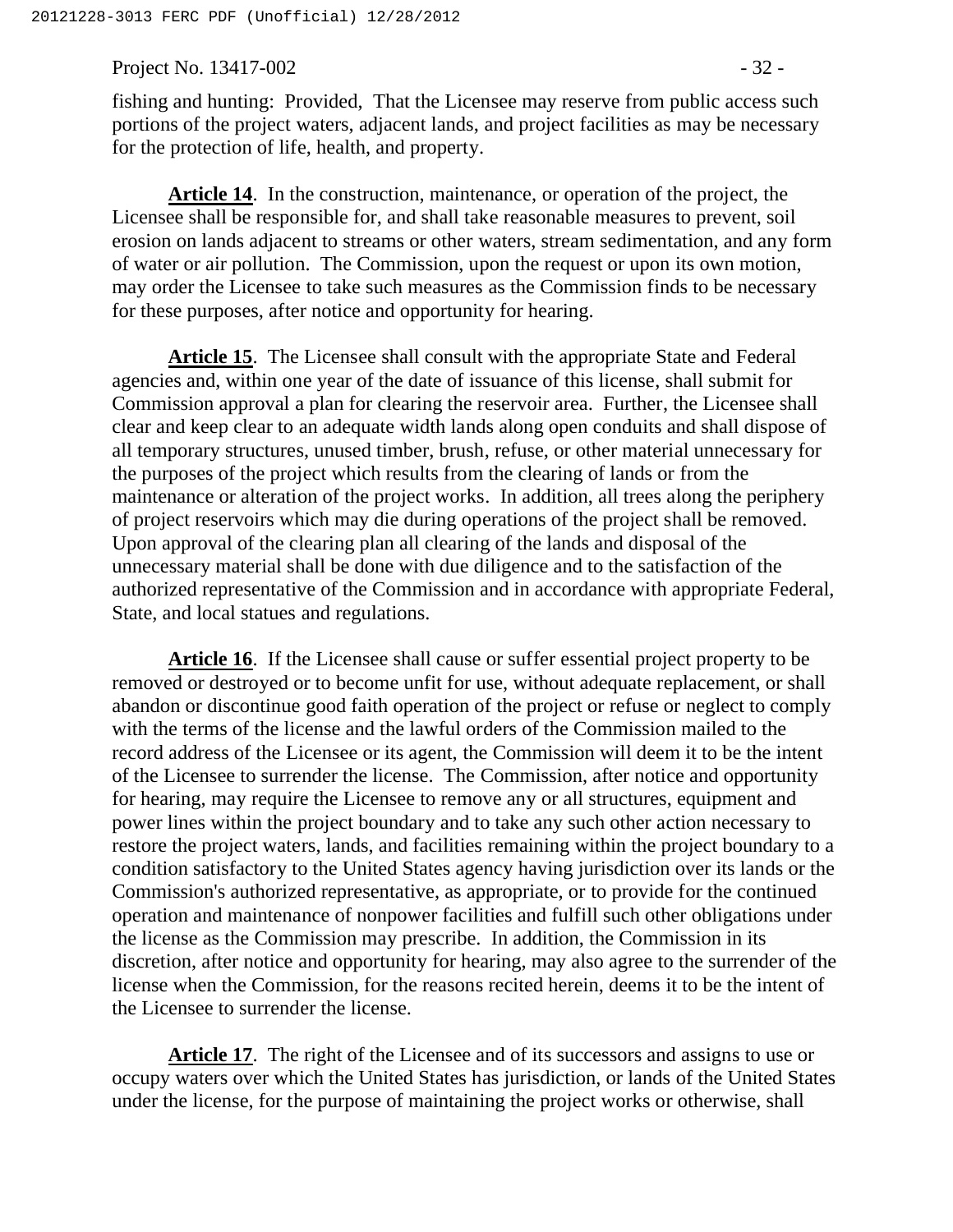Project No. 13417-002 - 33 -

absolutely cease at the end of the license period, unless the Licensee has obtained a new license pursuant to the then existing laws and regulations, or an annual license under the terms and conditions of this license.

Article 18. The terms and conditions expressly set forth in the license shall not be construed as impairing any terms and conditions of the Federal Power Act which are not expressly set forth herein.